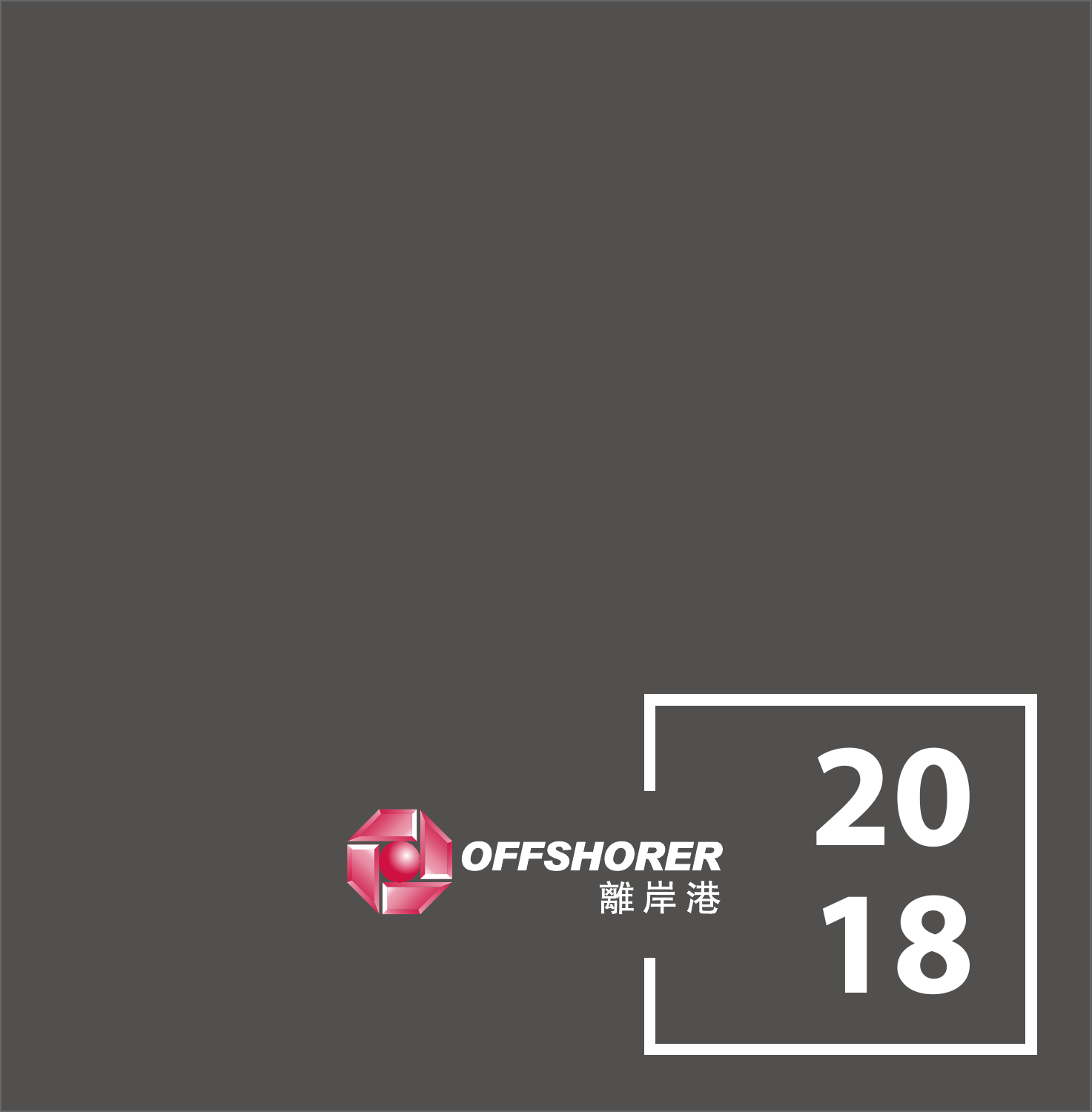|                                                                                                                       | $M - T = W \equiv T \equiv F \pm S \star S \equiv$ |  |  |  |                | M- T= W= |                     |  |
|-----------------------------------------------------------------------------------------------------------------------|----------------------------------------------------|--|--|--|----------------|----------|---------------------|--|
| $12 \begin{array}{ rrrrrrrr} 1 & 2 & 3 \\ 4 & 5 & 6 & 7 & 8 & 9 & 10 \\ 11 & 12 & 13 & 14 & 15 & 16 & 17 \end{array}$ |                                                    |  |  |  |                |          |                     |  |
|                                                                                                                       |                                                    |  |  |  |                |          | 5 6 7<br>12  13  14 |  |
| 2017   18 19 20 21 22 23 24                                                                                           |                                                    |  |  |  | $JAN$ $-\beta$ | 19 20 21 |                     |  |
|                                                                                                                       | 25 26 27 28 29 30 31                               |  |  |  |                |          | 26 27 28            |  |
|                                                                                                                       |                                                    |  |  |  |                |          |                     |  |

|  | M-T=W=TmgFi S <del>A</del> SH |  |                     |  |                                 |  |          | M-T= W= TEI Fili SA SEI |  |                      |                                          |
|--|-------------------------------|--|---------------------|--|---------------------------------|--|----------|-------------------------|--|----------------------|------------------------------------------|
|  |                               |  | $1 \quad 2 \quad 3$ |  |                                 |  |          |                         |  |                      | $1 \quad 2 \quad 3 \quad 4 \quad \frown$ |
|  | 4 5 6 7 8 9 10                |  |                     |  |                                 |  |          |                         |  |                      | 5 6 7 8 9 10 11                          |
|  | 11 12 13 14 15 16 17          |  |                     |  |                                 |  |          |                         |  | 12 13 14 15 16 17 18 |                                          |
|  | 18  19  20  21  22  23  24    |  |                     |  | $\overline{A}N$ $-\overline{A}$ |  |          |                         |  | 19 20 21 22 23 24 25 | ∣ 2018                                   |
|  | 25 26 27 28 29 30 31          |  |                     |  |                                 |  | 26 27 28 |                         |  |                      |                                          |

| $Mon -$                                                                   | TUE $=$                                              | WED 三                                                                   | <b>THU 四</b>                               | FRI 五                             | SAT 六                              | <b>SUN 日</b>                                                  |
|---------------------------------------------------------------------------|------------------------------------------------------|-------------------------------------------------------------------------|--------------------------------------------|-----------------------------------|------------------------------------|---------------------------------------------------------------|
| 哈拿米<br>$\overline{\text{H}}$ New Year                                     | $\overline{2}$<br>$\pm$<br>六                         | 3<br>一十七                                                                | $\overline{4}$<br>十八                       | 5<br>- Moderate Cold -<br>小寒<br>九 | 6<br>二十                            | 7<br>$\mathop\mathrm{H}\nolimits$<br>$\overline{\phantom{0}}$ |
| $\frac{8}{1}$                                                             | $9 + 1 = 1$                                          | $\frac{10}{1}$<br>四                                                     | 11<br>$\mathop\text{H}\nolimits$<br>五      | $1\over \pi$                      | 13#七                               | $\frac{14}{1}$<br>八                                           |
| 15<br>$\mathbf{r} \triangleq \mathbf{r}$<br>九 Martin L.King Day<br>馬丁路德金日 | 16<br>$\equiv$<br>$+$                                | 17<br>$\hspace{0.1mm} +$<br>二月                                          | 18<br>初二                                   | 19<br>初三                          | 20<br>初 Severe Cold -<br>m 大寒<br>四 | 21<br>初<br>五                                                  |
| $22$<br>$\overline{w}$ $\overline{w}$                                     | 23<br>初七                                             | 24<br>初<br>$\bigwedge$                                                  | 25<br>初<br>九                               | 26<br>初<br>$+$                    | 27<br>$\overline{+}$               | 28<br>$\pm$<br>$\equiv$                                       |
| $\begin{array}{c} 29 \\ + \\ \hline \end{array}$                          | 30<br>$\overline{+}$<br>四                            | 31<br>一十五                                                               | 1+六                                        | $2 + 1$                           | $3 + 1$                            | 4<br>Spring Commences-<br>九 <sup>立春</sup>                     |
| $\frac{5}{1}$                                                             | 6<br>$\mathop{\mathop{\hbox{--}}\nolimits\hbox{--}}$ | $\overline{ }$<br>士二                                                    | 8<br>$\mathop{\rm l}\nolimits$<br>$\equiv$ | 9<br>四                            | 10<br>十五                           | 11<br>$\mathop{\rm \#}$<br>$\overrightarrow{\mathcal{N}}$     |
| www.hkobc.com                                                             |                                                      | HOLIDAY 假期: <mark>本 &gt;</mark> CN 中國 S HK 香港 <u>C</u> US 美國 S HD UK 英國 |                                            | CN WORKING DAY 中國工作日              |                                    | <b>OFFSHORER</b><br>離岸港                                       |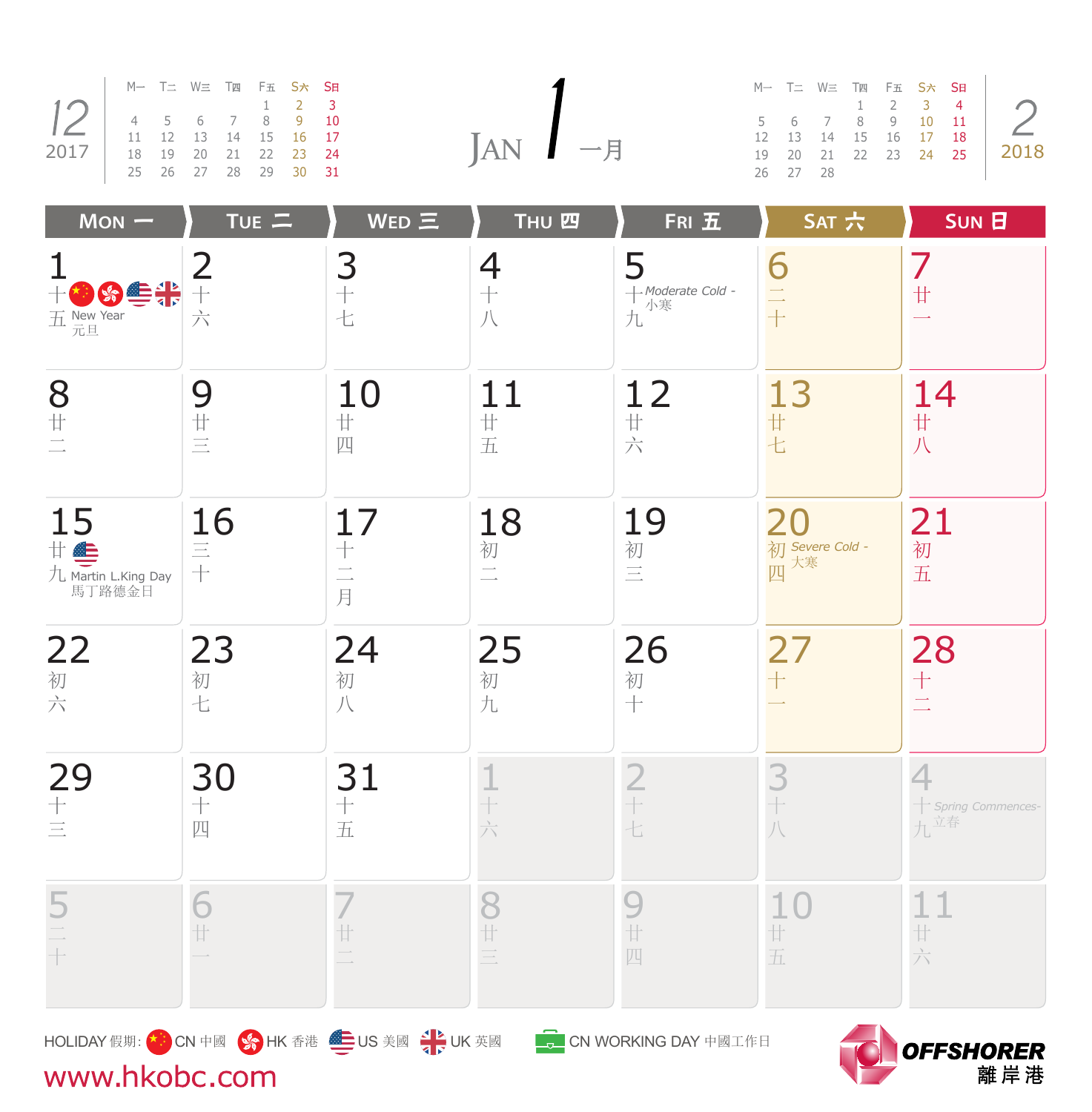|      |                      |    |       | M- T= W= T四 F五 S <del>大</del> SE |  |
|------|----------------------|----|-------|----------------------------------|--|
|      |                      |    |       | 1 2 3 4 5 6 7                    |  |
|      |                      |    |       | 9 10 11 12 13 14                 |  |
|      | $15 -$               |    |       | 16 17 18 19 20 21                |  |
| 2018 | 22 23 24 25 26 27 28 |    |       |                                  |  |
|      | 79                   | 30 | $-31$ |                                  |  |

|          | M-T=W=TAFFiS <del>A</del> SH |  |  |                                       |  |                   |  | $M-$ T= W= To Fi S $\star$ Se |                                                        |
|----------|------------------------------|--|--|---------------------------------------|--|-------------------|--|-------------------------------|--------------------------------------------------------|
|          | 1 2 3 4 5 6 7                |  |  |                                       |  |                   |  |                               |                                                        |
|          | 8 9 10 11 12 13 14           |  |  |                                       |  |                   |  |                               | $5\quad 6\quad 7\quad 8\quad 9\quad 10\quad 11\quad$ 3 |
|          | 15 16 17 18 19 20 21         |  |  | $FEB$ $\angle$ $\equiv$ $\frac{1}{2}$ |  |                   |  | 12 13 14 15 16 17 18          |                                                        |
|          | 22 23 24 25 26 27 28         |  |  |                                       |  |                   |  |                               | 19 20 21 22 23 24 25 2018                              |
| 29 30 31 |                              |  |  |                                       |  | 26 27 28 29 30 31 |  |                               |                                                        |

離岸港

| $Mon -$                                                          | TUE 二                                                       | WED 三                                      | <b>THU 四</b>                                 | FRIE                                   | SAT 六                                                    | <b>SUN 日</b>                               |
|------------------------------------------------------------------|-------------------------------------------------------------|--------------------------------------------|----------------------------------------------|----------------------------------------|----------------------------------------------------------|--------------------------------------------|
| 29<br>$\frac{1}{n}$                                              | 30<br>四                                                     | 31<br>五                                    | 1<br>$+$<br>$\overrightarrow{2}$             | $2 +$<br>七                             | 3<br>$+$<br>八                                            | 4<br>-Spring Commences-<br>立春<br>九         |
| 5<br>$\frac{1}{1}$                                               | 6<br>廿                                                      | 7<br>廿<br>$\equiv$                         | 8<br>廿<br>$\equiv$                           | 9<br>廿<br>四                            | 10<br>廿<br>五                                             | 11<br>$\pm$<br>六 CN Working Day<br>六 中國工作日 |
| 12<br>廿七                                                         | 13<br>廿<br>J                                                | 14<br>廿 Valentine's Day<br> <br>  情人節<br>九 | 15<br>$\equiv$<br>+ Lunar New Year Eve<br>除夕 | 16<br>S<br>初<br>- Lunar New Year<br>春節 | 17<br>$\mathcal{L}$<br>初<br>$\equiv$ Che Kung Day<br>車公誕 | 18<br>初心<br>$\equiv$                       |
| 19<br>初 * · · · · · · · · Day<br>華盛頓壽辰<br>Spring showers -<br>雨水 | 20<br>初年<br>五                                               | 21<br>初日<br>六                              | 22<br>初<br>七                                 | 23<br>初 Labal Festival<br>臘八<br>八      | 24<br>初显<br>九 CN Working Day                             | 25<br>初<br>$+$                             |
| 26<br>$\!+\!$                                                    | 27<br>$+$<br>$\overline{\phantom{a}}$                       | 28<br>$+$<br>$\equiv$                      | 1<br>$\vdash$<br>四                           | $+$ Latern Festival<br>元宵節<br>五        | 3<br>六                                                   | 4<br>$\overline{\phantom{a}}$<br>七         |
| - Insects Waken<br>八驚蟄                                           | 6<br>$\!+\!$<br>九                                           | $+$                                        | 8<br>Women's Day<br>婦女節                      | 9<br>廿<br>$\frac{1}{\sqrt{2}}$         | 10<br>$\frac{1}{ x }$<br>$\equiv$                        | 廿<br>四                                     |
|                                                                  | HOLIDAY 假期: <mark>★: cN 中國 ( ) HK 香港 ▲</mark> US 美國 4 UK 英國 |                                            |                                              | <b>L.</b> CN WORKING DAY 中國工作日         |                                                          | <b>AN OFFEHODER</b>                        |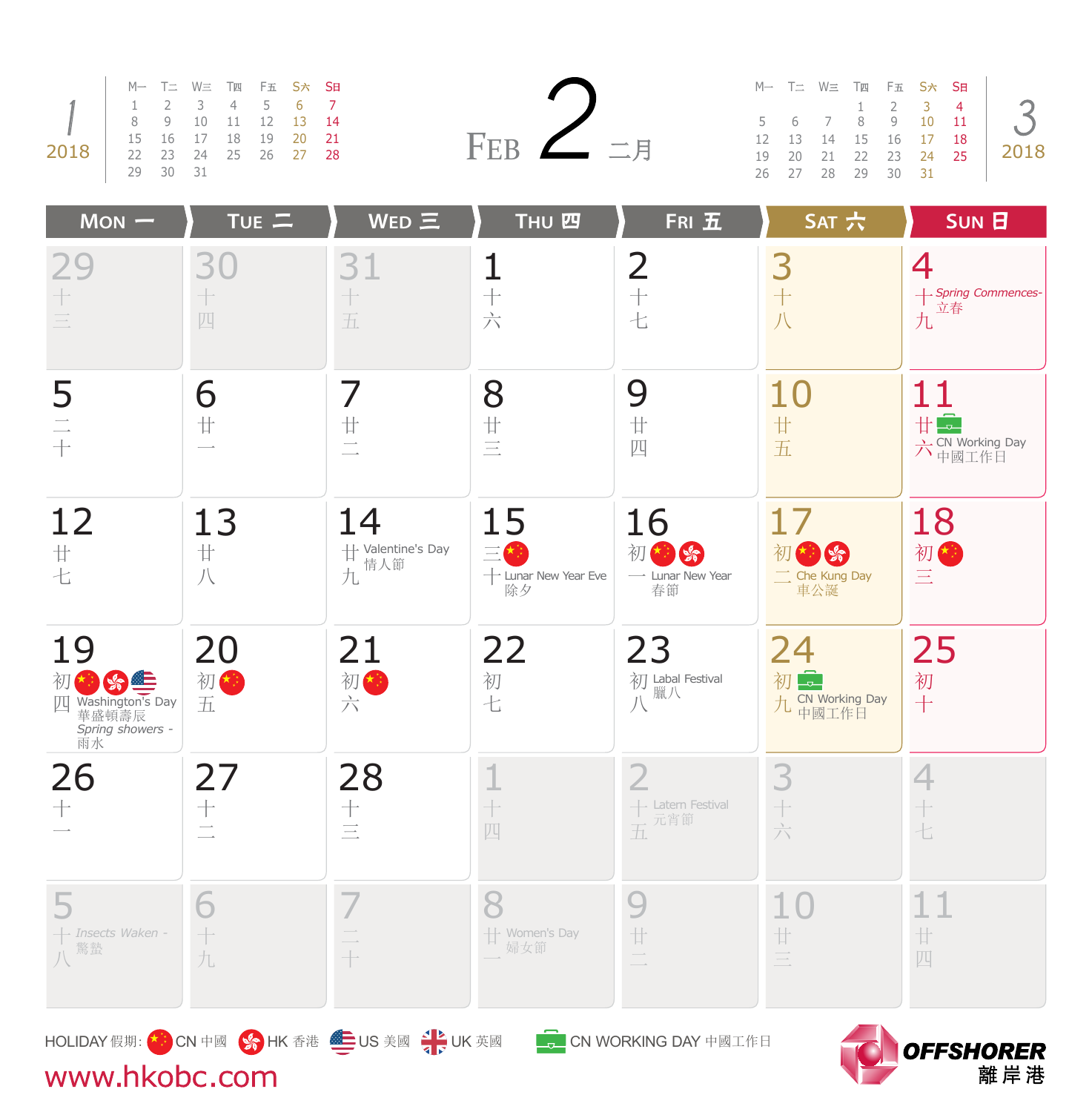| 2018 | M- T= W= T四 F五 S六 SH<br>26 27 28 | 12 13<br>19 20 | 7 8 |         | 14  15  16  17  18<br>21  22  23  24  25 | $M$ AR $\bigcup$ $\equiv$ $\text{H}$ | 30 | 10 | M- T= W= Tm Fi S* Sh<br>$\overline{4}$<br>11 12 13 14<br>16 17 18 19<br>23 24 25 26 27 28 | 5 6 7<br>20 21 | 8 <sup>8</sup><br>- 15<br>22<br>29 | 2018 |
|------|----------------------------------|----------------|-----|---------|------------------------------------------|--------------------------------------|----|----|-------------------------------------------------------------------------------------------|----------------|------------------------------------|------|
|      | $Mon -$                          |                |     | $TUE =$ |                                          | $WED \equiv$<br>FRIE<br><b>THU 四</b> |    |    | SAT 六                                                                                     |                | SUN <sub>E</sub>                   |      |

| 26<br>$\hspace{0.02cm}$ $\hspace{0.02cm}$ | $\overline{\phantom{a}}$ | 28<br>$\hspace{0.05cm}\rule{0.7pt}{0.1ex}\hspace{0.05cm}$<br>$\equiv$ | 1<br>$+$<br>四                              | $\overline{2}$<br>$+$ Latern Festival                                                               | 3<br>$+$<br>六                                      | 4<br>$+$<br>七                               |
|-------------------------------------------|--------------------------|-----------------------------------------------------------------------|--------------------------------------------|-----------------------------------------------------------------------------------------------------|----------------------------------------------------|---------------------------------------------|
| 5<br>$+$ Insects Waken -<br>se.<br>八<br>  | 6<br>$+$<br>九            | 7<br>$+$                                                              | 8<br>廿 Women's Day<br>婦女節                  | 9<br>廿<br>$\equiv$                                                                                  | 10<br>廿三                                           | 11<br>廿<br>四                                |
| 12<br>廿 Arbor Day<br>五<br>五               | 13<br>廿六                 | 14<br>廿七                                                              | 15<br>廿<br>八                               | 16<br>廿<br>九                                                                                        | 17<br>$\equiv$<br>月                                | 18<br>初 Dragon Raising<br>二 龍抬頭             |
| 19<br>初三                                  | 20<br>初<br>四             | 21<br>初 Vernal Equinox-<br>五                                          | 22<br>初<br>六                               | 23<br>初<br>七                                                                                        | 24<br>初<br>八                                       | 25<br>初<br>九                                |
| 26<br>初<br>$+$                            | 27<br>$\!+\!$            | 28<br>$+$<br>$\overline{\phantom{a}}$                                 | 29<br>┼ Hung Shing Festival<br>三 洪聖爺誕<br>三 | 30<br>$\begin{array}{c}\n\begin{array}{c}\n\downarrow \\ \hline\n\end{array}\n\end{array}$<br>耶穌受難節 | 31<br>$+$ $\,$<br>五 Day after G. Friday<br>耶穌受難節翌日 | ← April Fool's Day<br>一 愚人節                 |
| 2<br>← Easter Monday<br>復活節星期一            | 3<br>J                   | 4<br>$\!+\!$<br>九                                                     | 5<br>* (特<br>← Ching Ming Festival<br>清明節  | 6<br>$\pm G$                                                                                        |                                                    | 8<br>$\pm 1$<br>二 CN Working Day<br>二 中國工作日 |
| www.hkobc.com                             |                          | HOLIDAY 假期: <mark>本: CN 中國 SO HK 香港 SO</mark> US 美國 SHO UK 英國         |                                            | <b>EU CN WORKING DAY</b> 中國工作日                                                                      |                                                    | <b>OFFSHORER</b><br>離岸港                     |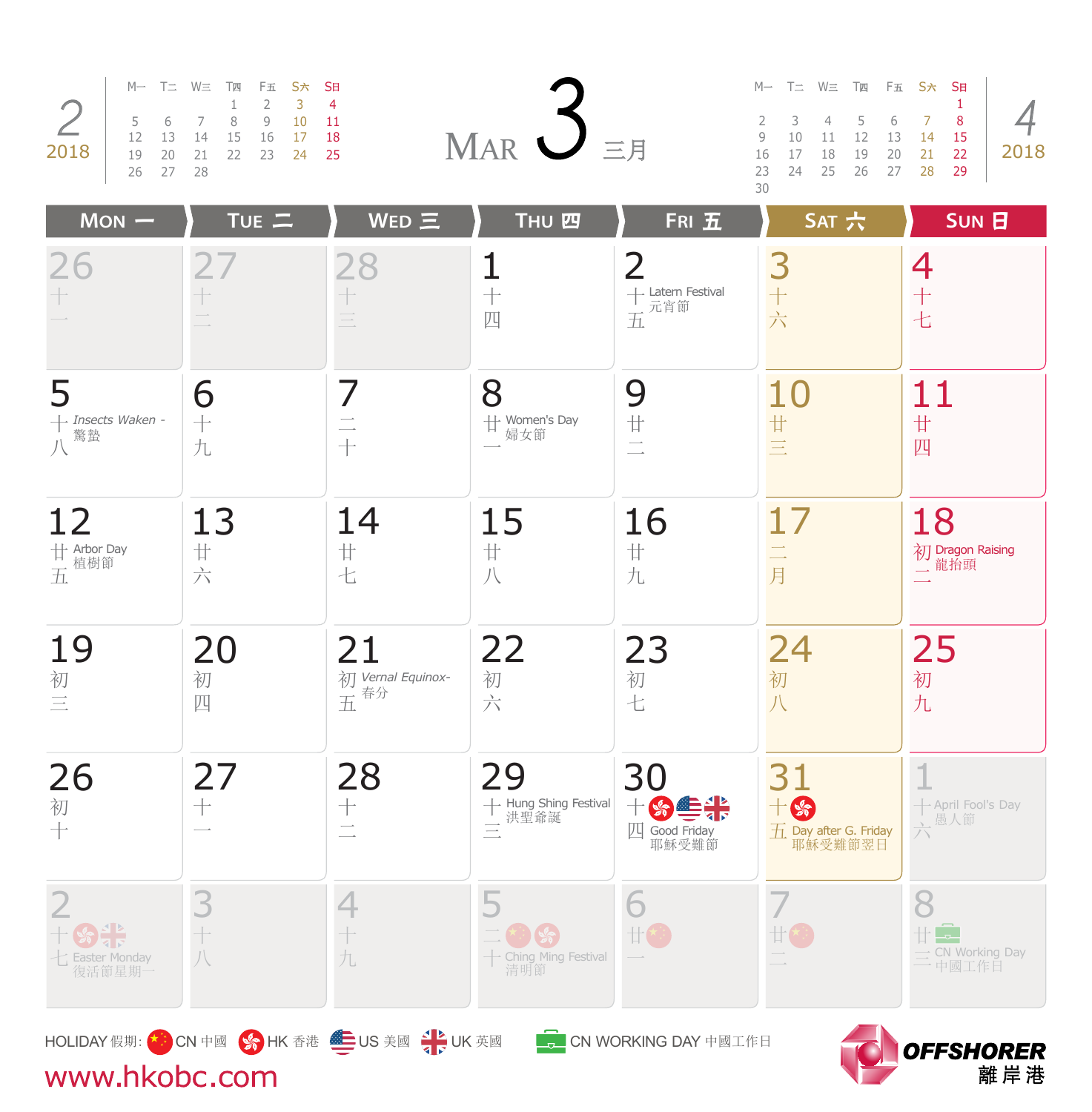|      |    |  | M- T= W= T四 F五 S六 SH        |  |
|------|----|--|-----------------------------|--|
|      |    |  | $1 \quad 2 \quad 3 \quad 4$ |  |
|      |    |  | 5 6 7 8 9 10 11             |  |
|      |    |  | 12  13  14  15  16  17  18  |  |
| 2018 | 19 |  | 20 21 22 23 24 25           |  |
|      |    |  | 26 27 28 29 30 31           |  |

| 四 F五 S六 S日      |  |          | $M - T = W$      |     |
|-----------------|--|----------|------------------|-----|
| $1 \t2 \t3 \t4$ |  |          |                  | - 2 |
| 8 9 10 11       |  |          | 7 8 9            |     |
| 15 16 17 18     |  | APR 一 四月 | 14 15 1          |     |
| 22 23 24 25     |  |          | $21 \t 22 \t 21$ |     |
| וכ חכ חנ        |  |          | וכ חר סר         |     |

|  | M-T=W=TAFFi SAS            |  |          |  |                                  | M-T= W= T四 F五 S <del>大</del> S日 |  |                            |                   |
|--|----------------------------|--|----------|--|----------------------------------|---------------------------------|--|----------------------------|-------------------|
|  | 1 2 3 4                    |  |          |  |                                  |                                 |  | 1 2 3 4 5 6                |                   |
|  | 5 6 7 8 9 10 11            |  |          |  |                                  |                                 |  |                            | 7 8 9 10 11 12 13 |
|  | 12  13  14  15  16  17  18 |  | APR T 四月 |  | 14   15   16   17   18   19   20 |                                 |  |                            |                   |
|  | 19 20 21 22 23 24 25       |  |          |  |                                  |                                 |  | 21  22  23  24  25  26  27 | 2018              |
|  | 26 27 28 29 30 31          |  |          |  |                                  | 28 29 30 31                     |  |                            |                   |

| $Mon -$                                            | TUE 二                            | WED 三                                                                | <b>THU 四</b>                                                   | FRI 五                                                       | SAT 六                                                               | <b>SUN 日</b>                                   |
|----------------------------------------------------|----------------------------------|----------------------------------------------------------------------|----------------------------------------------------------------|-------------------------------------------------------------|---------------------------------------------------------------------|------------------------------------------------|
| 26<br>初<br>$\ddotplus$                             |                                  | 28<br>$\frac{1}{11}$                                                 | 29<br>十 Hung Shing Festival<br>三 洪聖爺誕<br>三                     | 30<br>$+$ \$ $\bullet$ $\ddagger$<br>四 Good Friday<br>耶穌受難節 | 31<br>$+$<br>$\overline{\text{H}}$ Day after Good Friday<br>耶穌受難節翌日 | 十 April Fool's Day<br>六<br>六                   |
| $\overline{2}$<br>十多米<br>七 Easter Monday<br>復活節星期一 | 3<br>$+$<br>$J\setminus$         | 4<br>$\hspace{0.02cm} +$<br>九                                        | 5<br>$\mathcal{L}$<br>十 Ching Ming Festival<br>清明節             | 6<br>廿                                                      | 7<br>$\pm$ 3<br>$\equiv$                                            | 8<br>廿<br>ينونه<br>二 CN Working Day<br>二 中國工作日 |
| 9<br>$\mathop{\uparrow}\nolimits$<br>四             | 10<br>廿<br>五                     | 11<br>廿<br>$\overrightarrow{2}$                                      | 12<br>廿<br>七                                                   | 13<br>$\mathop{\rm \#}$<br>八                                | 14<br>廿<br>九                                                        | 15<br>三十                                       |
| $\frac{16}{11}$                                    | 17<br>初<br>$\equiv$              | 18<br>初<br>$\equiv$                                                  | 19<br>初<br>四                                                   | 20<br>初 Corn rain -<br>五<br>五                               | 21<br>初六                                                            | 22<br>初七                                       |
| 23<br>$\mathcal{Y}\setminus\mathcal{Y}$            | 24<br>初<br>九                     | 25<br>初<br>$+$                                                       | 26<br>$\!+\!$                                                  | 27<br>$+$<br>$\equiv$                                       | 28<br>$+$<br>$\equiv$ CN Working Day<br>一 中國工作日                     | 29<br>$+$ $\bullet$<br>四                       |
| 30<br>十五                                           | $+$ $(*)$<br>六 Labour Day<br>勞動節 | $\frac{2}{1}$<br>Ł                                                   | 3<br>$\hspace{0.05cm}\Big\uparrow$<br>$\overline{\mathcal{N}}$ | 4<br>— Youth Day<br>- 青年節<br>九                              | Summer Commences-<br>立夏<br>$+$                                      | 6<br>廿<br>$\sim$ $\sim$                        |
|                                                    |                                  | HOLIDAY 假期: <mark>本 : CN 中國 8 S</mark> HK 香港 <u>S</u> US 美國 3 CHK 英國 |                                                                | <b>CN WORKING DAY</b> 中國工作日                                 |                                                                     | <b>TO OCESUODED</b>                            |

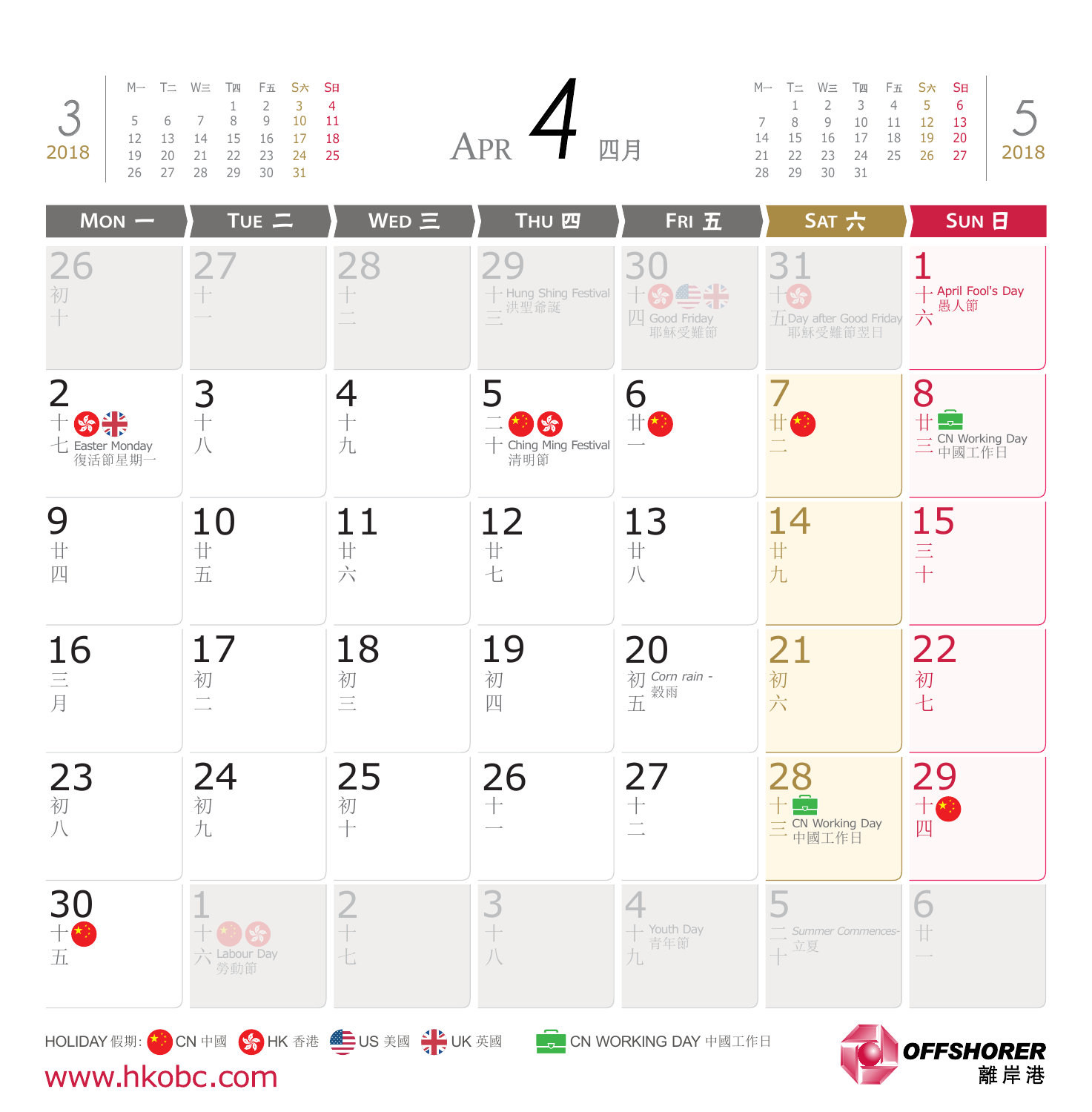|      |        |    | M- T= W= T四 F五 S* S日   |                    |  |
|------|--------|----|------------------------|--------------------|--|
|      |        |    |                        |                    |  |
|      |        |    |                        |                    |  |
|      | $\cup$ | 10 |                        | 11  12  13  14  15 |  |
| 2018 | 16     |    | 17 18 19 20 21 22      |                    |  |
|      | 23     |    | 24  25  26  27  28  29 |                    |  |
|      |        |    |                        |                    |  |



|           |    |             |    | $M - T = W \equiv T \equiv F \equiv S \star S \equiv S$ |    |
|-----------|----|-------------|----|---------------------------------------------------------|----|
|           |    | $1 \t2 \t3$ |    |                                                         |    |
| $\bigcap$ | 10 |             |    | 4 5 6 7 8                                               |    |
|           |    |             |    | 11 12 13 14 15 16 17                                    |    |
| 2018      |    |             |    | 19 20 21 22 23 24                                       | 18 |
|           |    | - 30        | 29 | 26 27 28                                                | フリ |
|           |    |             |    |                                                         |    |

| $Mon -$                                                           | TUE $\equiv$                                                        | WED 三                                                                  | <b>THU 四</b>        | FRI 五                           | SAT 六                                        | $SUN$ $H$                                   |
|-------------------------------------------------------------------|---------------------------------------------------------------------|------------------------------------------------------------------------|---------------------|---------------------------------|----------------------------------------------|---------------------------------------------|
| 3<br>五                                                            | $\mathcal{L}$<br>六 Labour Day<br>勞動節                                | $2 +$<br>七                                                             | 3<br>$+$<br>J       | 4<br>$+$ Youth Day<br>青年節<br>九  | 5<br>$\equiv$ Summer Commences-<br>立夏<br>$+$ | 6<br>廿<br>$\overline{\phantom{0}}$          |
| 7<br>世器<br>$\equiv$ Early May Bank<br>五月初銀行假期                     | 8<br>$\frac{1}{\sqrt{2}}$ Tin Hau's Birthday<br>天后誕<br>$\equiv$     | 9<br>廿<br>四                                                            | 10<br>廿<br>五        | 11<br>廿<br>$\overrightarrow{2}$ | 12<br>廿<br>七                                 | 13<br>廿 Mother's Day<br>八 母親節               |
| 14<br>九                                                           | 15<br>四<br>月                                                        | 16<br>初<br>$\overline{\phantom{a}}$<br>$\overline{\phantom{a}}$        | 17<br>初<br>$\equiv$ | 18<br>初<br>四                    | 19<br>初<br>五                                 | 20<br>初<br>六                                |
| 21<br>初 Corn forms -<br>石小滿                                       | 22<br>初步<br>/ Buddha's Birthday<br>佛誕<br>Tam Kung's Birthday<br>譚公誕 | 23<br>初<br>九                                                           | 24<br>初<br>$+$      | 25<br>$\overline{+}$            | 26<br>$+$<br>$\overline{\square}$            | 27<br>$\!+\!$<br>三                          |
| 28<br>土雪米<br>Memorial Day<br>紀念日<br>Spring Bank Holiday<br>春季銀行假期 | 29<br>$+$<br>五                                                      | 30<br>$+$<br>$\frac{1}{\sqrt{2}}$                                      | 31<br>$^{+}$<br>七   | - Children's Day<br>兒童節<br>J    | $\overline{\phantom{a}}$<br>九                | 3<br>$\frac{1}{\sqrt{2}}$<br>$\!+\!$        |
| $\mathop{\mathop{\Vdash}}$                                        | 廿<br>$\overline{\phantom{a}}$                                       | 6<br>$\#$ Corn on ear -<br>三芒種                                         | 廿<br>四              | 8<br>廿<br>五                     | ب<br>廿<br>$\overrightarrow{2}$               | $\mathop{\mathop{\hbox{--}}\nolimits}$<br>七 |
|                                                                   |                                                                     | HOLIDAY 假期: <mark>本 &gt;</mark> CN 中國 S HK 香港 <u>S</u> US 美國 S > UK 英國 |                     | CN WORKING DAY 中國工作日            | $\blacksquare$                               | <b>OFFSHORFR</b>                            |

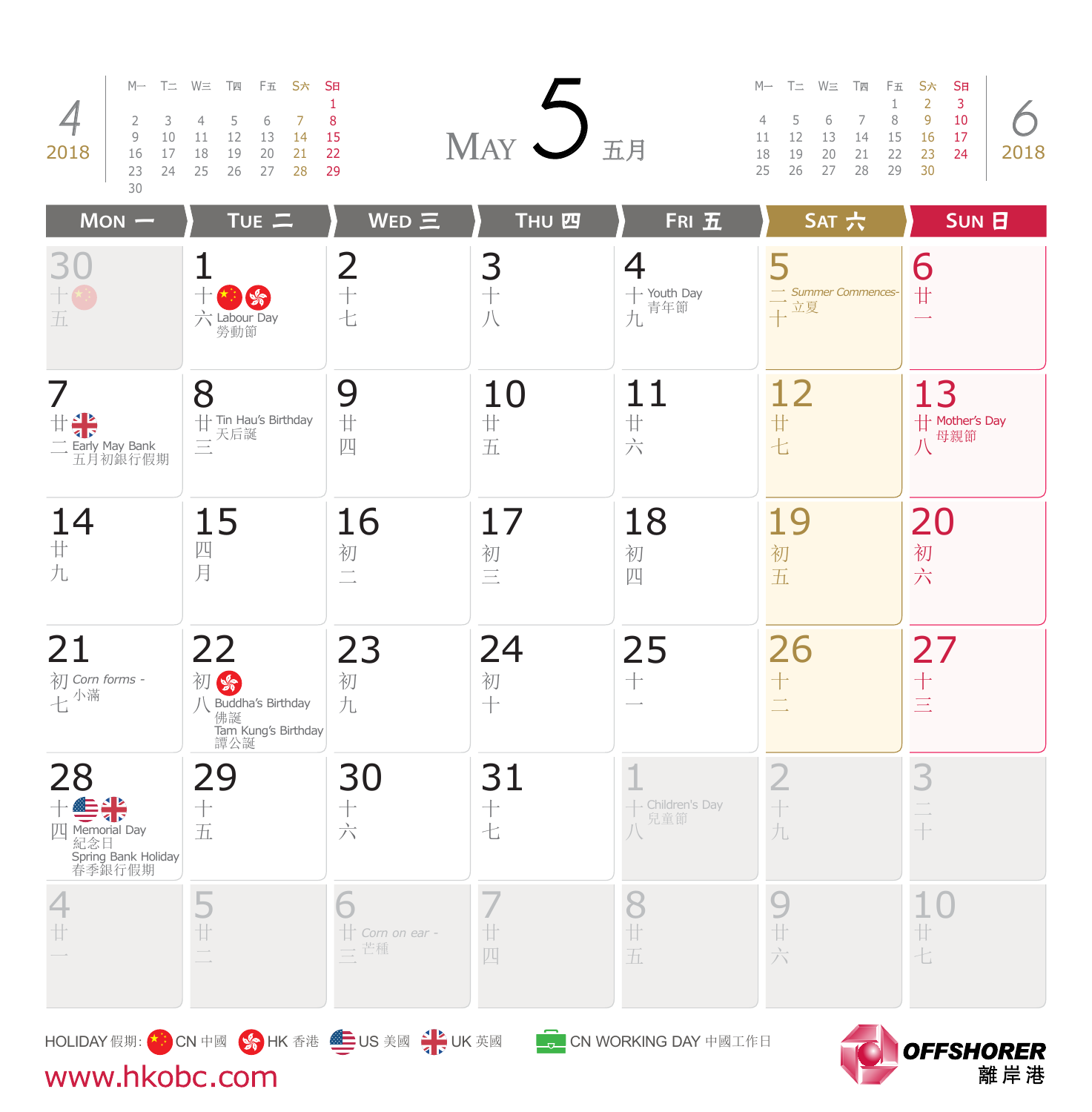|      | M-T= W= T四 F五 S六 SH        |  |  |             |        |  |               | $M - T = W = T$ T F $\pm$ S $\star$ S H |  |                     |      |
|------|----------------------------|--|--|-------------|--------|--|---------------|-----------------------------------------|--|---------------------|------|
|      |                            |  |  | 1 2 3 4 5 6 |        |  |               |                                         |  |                     |      |
|      | 7 8 9 10 11 12 13          |  |  |             |        |  |               | 2 3 4 5 6 7 8                           |  |                     |      |
|      | 14  15  16  17  18  19  20 |  |  |             |        |  |               |                                         |  | 9 10 11 12 13 14 15 |      |
| 2018 | 21 22 23 24 25 26 27       |  |  |             | JUN 方月 |  |               | 16  17  18  19  20  21  22              |  |                     | 2018 |
|      | 28 29 30 31                |  |  |             |        |  |               | 23 24 25 26 27 28 29                    |  |                     |      |
|      |                            |  |  |             |        |  | $30 \quad 31$ |                                         |  |                     |      |

| $Mon -$                                                                       | $TUE =$            | WED 三                                                      | <b>THU 四</b>                     | FRIE                                                          | SAT 六                       | <b>SUN 日</b>                                     |
|-------------------------------------------------------------------------------|--------------------|------------------------------------------------------------|----------------------------------|---------------------------------------------------------------|-----------------------------|--------------------------------------------------|
| <b>SIP</b><br><b>TU</b> Memorial Day<br>紀念日<br>Spring Bank Holiday<br>春季銀行假期  | 29<br>五            | 30<br>六                                                    | 31<br>Ł                          | 1<br>← Children's Day<br>兒童節<br>$\overline{J}$                | $\overline{2}$<br>$+$<br>九  | 3<br>$\equiv$<br>$+$                             |
| 4<br>$\mathop{\rm \#}$                                                        | 5<br>廿<br>$\equiv$ | 6<br>$\#$ Corn on ear -<br>$\frac{1}{1}$ 芒種                | 7<br>廿<br>四                      | 8<br>$\mathop{\ensuremath{\mathop{\hbox{--}}\nolimits}}$<br>五 | 9<br>廿<br>六                 | 10<br>廿<br>七                                     |
| 11<br>$\mathop{\rm \#}$<br>J                                                  | 12<br>廿<br>九       | 13<br>三十                                                   | 14<br>五<br>月                     | 15<br>初<br>$\equiv$                                           | 16<br>初<br>三                | 17<br>初 Father's Day<br>") suner's<br>四 父親節      |
| 18<br>初<br>$\mathcal{G}$<br>$\underline{\mathcal{F}}$ Tuen Ng Festival<br>端午節 | 19<br>初<br>六       | 20<br>初<br>七                                               | 21<br>初 Summer Solstice -<br>八夏至 | 22<br>初<br>九                                                  | 23<br>初<br>$+$              | 24<br>$+$                                        |
| 25<br>$\!+\!$                                                                 | 26<br>十三           | 27<br>$+$<br>四                                             | 28<br>$\! +$<br>五                | 29<br>十六                                                      | 30<br>$\boldsymbol{+}$<br>七 | - HKSAR Estab Day<br>人<br>不在唐日<br>人              |
| $\overline{2}$<br>$+$<br>九 Day after HKSAR<br>Estab Day<br>香港回歸翌日             | 3<br>$+$           | 4<br>$\mathbb{H}$ and<br>- Independence Day<br>獨立日         | 5<br>廿                           | 6<br>廿<br>$\equiv$                                            | Moderate Heat -<br>四小暑      | 8<br>$\mathop{\mathop{\hbox{--}}\nolimits}$<br>五 |
| www.hkobc.com                                                                 |                    | HOLIDAY 假期: <mark>本:</mark> CN 中國 S HK 香港 LUS 美國 S H UK 英國 |                                  | <b>LUBER CN WORKING DAY</b> 中國工作日                             |                             | <b>OFFSHORER</b><br>離岸港                          |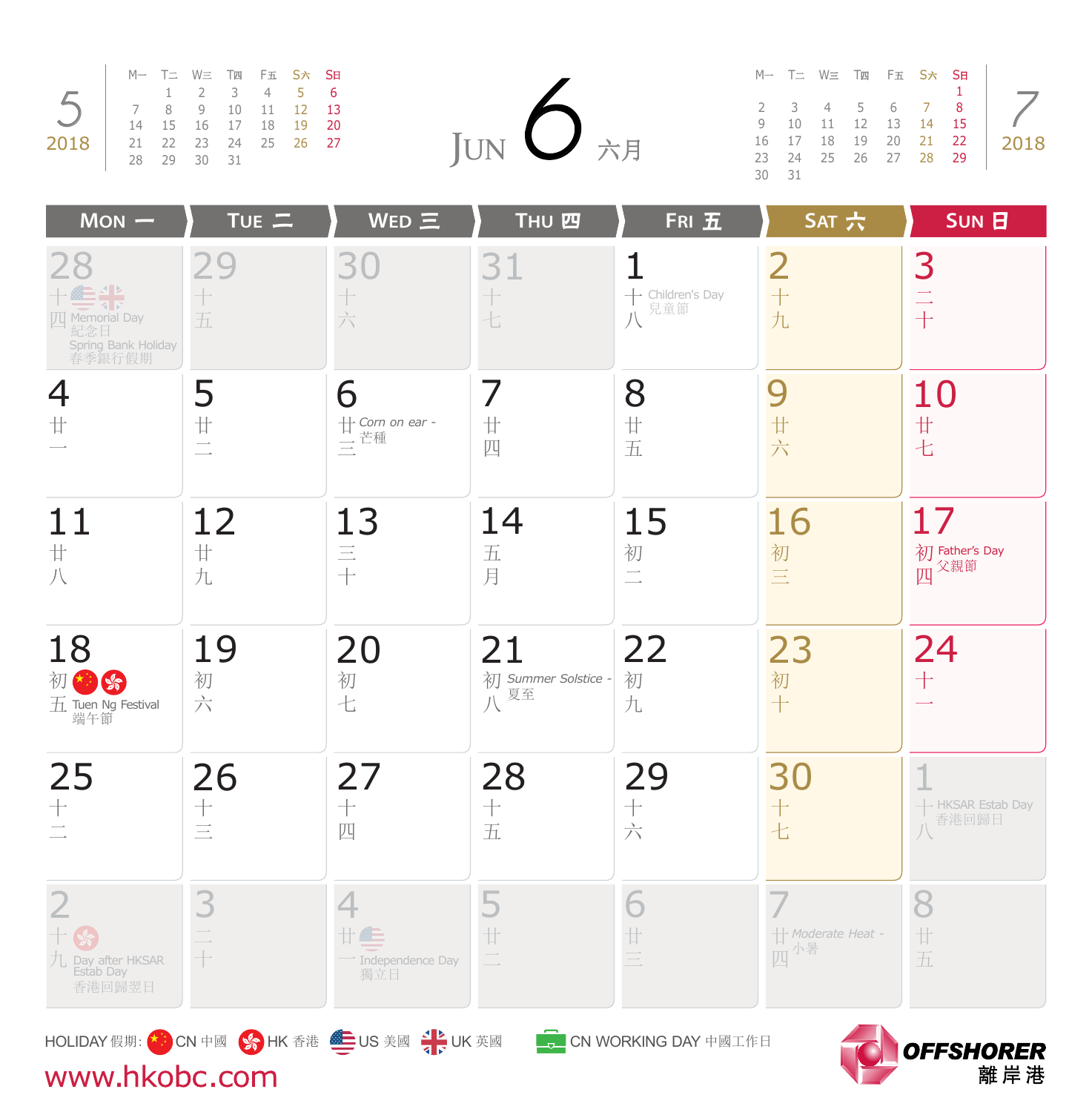|                             | M- T= W= TE Fi S* SE |  |                     |  |        |  | M-T= W= T四 F五 S <del>大</del> SE |  |  |
|-----------------------------|----------------------|--|---------------------|--|--------|--|---------------------------------|--|--|
|                             |                      |  | $1 \quad 2 \quad 3$ |  |        |  | 1 2 3 4 5                       |  |  |
| 0 4 5 6 7 8 9 10            |                      |  |                     |  |        |  | 6 7 8 9 10 11 12                |  |  |
|                             |                      |  |                     |  |        |  | 13 14 15 16 17 18 19            |  |  |
| 2018   18 19 20 21 22 23 24 |                      |  |                     |  | JUL 七月 |  | 20 21 22 23 24 25 26            |  |  |
|                             | 25 26 27 28 29 30    |  |                     |  |        |  | 27  28  29  30  31              |  |  |
|                             |                      |  |                     |  |        |  |                                 |  |  |

| U <sub>L</sub> | 七月 |
|----------------|----|

|  | M- T= W= T四 F五 S* SE   |    |           |    |              |
|--|------------------------|----|-----------|----|--------------|
|  |                        |    | 1 2 3 4 5 |    |              |
|  | 6 7 8 9 10 11 12       |    |           |    |              |
|  | 13  14  15  16  17  18 |    |           | 19 |              |
|  | 20 21 22 23 24 25 26   |    |           |    | $\vert$ 2018 |
|  | 27 28 29               | 30 | 31        |    |              |

| $Mon -$                                                                 | $TUE =$                   | WED $\Xi$                                                              | <b>THU 四</b>                                               | FRI 五                                                               | SAT 六                                    | <b>SUN 日</b>                            |
|-------------------------------------------------------------------------|---------------------------|------------------------------------------------------------------------|------------------------------------------------------------|---------------------------------------------------------------------|------------------------------------------|-----------------------------------------|
| 25<br>$\hspace{0.05cm}\rule{0.7pt}{0.1ex}\hspace{0.05cm}$               | 26<br>$\equiv$            | 四                                                                      | 28<br>$\oplus$<br>五                                        | $\overrightarrow{2}$                                                | 30<br>$\hspace{0.05cm}\Big\uparrow$<br>七 | 十 HKSAR Estab Day<br>八 <sup>香港回歸日</sup> |
| $\overline{2}$<br>$+$<br>$\frac{1}{\sqrt{2}}$ Day after HKSAR<br>香港回歸翌日 | 3<br>$+$                  | 4<br>$\pm$<br>- Independence Day<br>獨立日                                | 5<br>廿                                                     | 6<br>十三                                                             | + Moderate Heat -<br>小暑<br>四             | 8<br>廿<br>五                             |
| 9<br>廿六                                                                 | 10<br>廿<br>七              | 11<br>廿<br>$\bigwedge$                                                 | 12<br>廿<br>九                                               | 13<br>六月                                                            | 14<br>初<br>$\equiv$                      | 15<br>初<br>三                            |
| 16<br>初<br>四                                                            | 17<br>初<br>五              | 18<br>初<br>六                                                           | 19<br>初<br>七                                               | 20<br>初<br>八                                                        | 21<br>初<br>九                             | 22<br>初<br>$+$                          |
| 23<br>$+$ Great Heat -<br>一大暑                                           | 24<br>$\!+\!$<br>$\equiv$ | 25<br>$rac{+}{-}$                                                      | 26<br>$+$<br>四                                             | 27<br>$\!+\!$<br>五                                                  | 28<br>一十六                                | 29<br>十七                                |
| 30<br>一十八                                                               | 31<br>$+$<br>九            | $-$ Army Day<br>建軍節                                                    | $\overline{2}$<br>$\mathop{\rm l\negthinspace l}\nolimits$ | 3<br>$\mathop{\mathop{\hbox{--}}\nolimits}$<br>$\frac{1}{\sqrt{2}}$ | $\overline{4}$<br>廿<br>$\equiv$          | 5<br>Kwan Tai's Birthday<br>關帝誕<br>四    |
|                                                                         |                           | HOLIDAY 假期: <mark>本 &gt;</mark> CN 中國 S HK 香港 <u>C US</u> 美國 S H UK 英國 |                                                            | CN WORKING DAY 中國工作日                                                | $\blacksquare$                           | <b>OFFSHORER</b>                        |

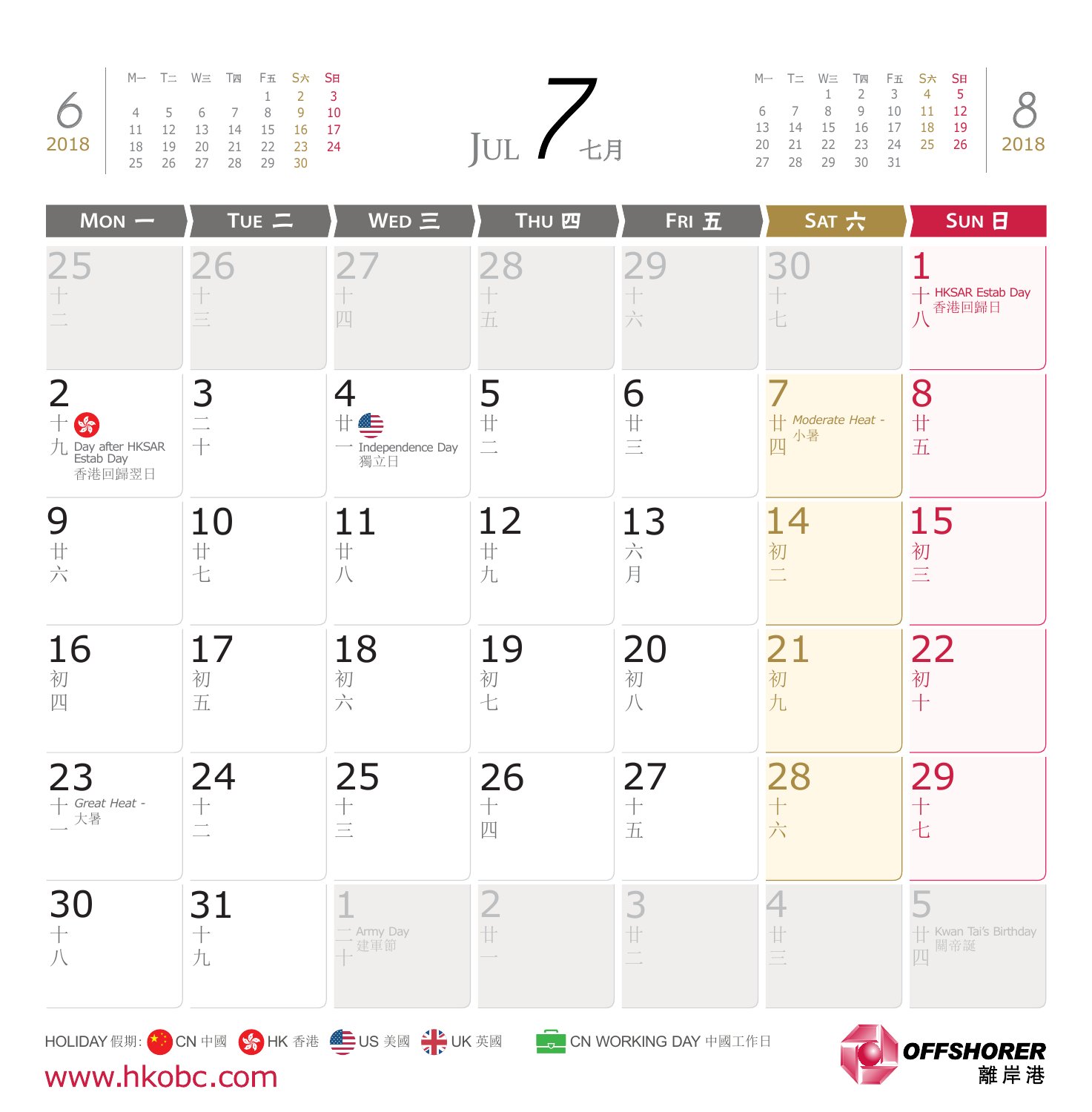|      |    |    | M- T= W= T四 F五 S六 SH |                |          |    |
|------|----|----|----------------------|----------------|----------|----|
|      |    |    |                      |                |          |    |
|      |    |    | 2 3 4 5 6 7          |                |          | -8 |
|      | q  | 10 |                      | 11 12 13 14 15 |          |    |
| 2018 |    |    | 16 17 18 19          |                | 20 21 22 |    |
|      | 23 |    | 24 25 26 27 28 29    |                |          |    |
|      |    | 31 |                      |                |          |    |

|  | M-T=W=T四Fi SASH      |  |  | $_{\mathrm{Aug}}$ $\mathcal{S}_{\text{Alg}}$ |  | M-T= W= T四 F五 S <del>大</del> SE |  |             |  |
|--|----------------------|--|--|----------------------------------------------|--|---------------------------------|--|-------------|--|
|  |                      |  |  |                                              |  |                                 |  | $1 \quad 2$ |  |
|  | 2 3 4 5 6 7 8        |  |  |                                              |  | 3 4 5 6 7 8 9                   |  |             |  |
|  | 9 10 11 12 13 14 15  |  |  |                                              |  | 10 11 12 13 14 15 16            |  |             |  |
|  | 16 17 18 19 20 21 22 |  |  |                                              |  | 17 18 19 20 21 22 23            |  |             |  |
|  | 23 24 25 26 27 28 29 |  |  |                                              |  | 24 25 26 27 28 29 30            |  |             |  |

|              |              |  | M- T= W= Tm Fi S* SE       |  |
|--------------|--------------|--|----------------------------|--|
|              | $\mathbf{1}$ |  |                            |  |
|              |              |  | 3 4 5 6 7 8 9              |  |
|              |              |  | 10 11 12 13 14 15 16       |  |
| $\vert$ 2018 |              |  | 17 18 19 20 21 22 23       |  |
|              |              |  | 24  25  26  27  28  29  30 |  |
|              |              |  |                            |  |

| $Mon -$                                                | TUE $=$                       | $WED \equiv$                                                           | <b>THU 四</b>                                                    | FRI 五                                  | SAT 六                                       | <b>SUN 日</b>                             |  |  |
|--------------------------------------------------------|-------------------------------|------------------------------------------------------------------------|-----------------------------------------------------------------|----------------------------------------|---------------------------------------------|------------------------------------------|--|--|
| 3<br>十八                                                | 31<br>九                       | $\mathbf 1$<br>二 Army Day<br>十<br>十                                    | $\overline{2}$<br>$\mathop{\rm \#}$<br>$\overline{\phantom{a}}$ | $\frac{3}{1}$                          | 4<br>十三                                     | 5<br>廿 Kwan Tai's Birthday<br>Ⅲ 關帝誕<br>四 |  |  |
| $6 + E$                                                | 廿 Autumn Commences-<br>六<br>六 | 8<br>$\mathop{\rm \#}$<br>七                                            | 9<br>$\mathop{\rm \#}$<br>八                                     | 10<br>$\mathop{\rm \#}$<br>九           | $\frac{11}{4}$<br>月                         | 12<br>初二                                 |  |  |
| 13<br>初三                                               | 14<br>初<br>四                  | 15<br>初<br>五                                                           | 16<br>初六                                                        | 17<br>初 Seven Sisters Festival<br>七世観誕 | 18<br>初<br>八                                | 19<br>初<br>九                             |  |  |
| 20<br>初十                                               | 21                            | $\frac{22}{1}$<br>$\equiv$                                             | 23<br>十 <i>End of Heat</i> -<br>二<br>二                          | $24 +$<br>四                            | 25<br>十 Hungry Ghost Festival<br>五 孟蘭節<br>五 | $26 +$<br>六                              |  |  |
| 27<br>卡带<br>七 Summer Bank Holiday<br>夏季銀行假期            | 28<br>$+$<br>J                | $29 + \hbar$                                                           | $\begin{array}{c}\n 30 \\  \underline{=} \\  +\n \end{array}$   | 31<br>廿                                | $\frac{1}{1}$<br>$\frac{1}{\sqrt{2}}$       | $2 + 1$                                  |  |  |
| 3<br>$\pm \triangleq$<br>$\mathbb{E}$ Labor Day<br>勞動節 | 4<br>廿<br>五                   | 5#六                                                                    | 6<br>$\mathop{\rm l}\nolimits$<br>七                             | $\mathcal{L}$<br>$J\setminus$          | 8<br>White Dew -<br>九白露                     | 9<br>三十                                  |  |  |
|                                                        |                               | HOLIDAY 假期: <mark>本 &gt;</mark> CN 中國 S HK 香港 <u>S</u> US 美國 S > UK 英國 |                                                                 | CN WORKING DAY 中國工作日                   | $\blacksquare$                              | <b>OFFSHORER</b>                         |  |  |

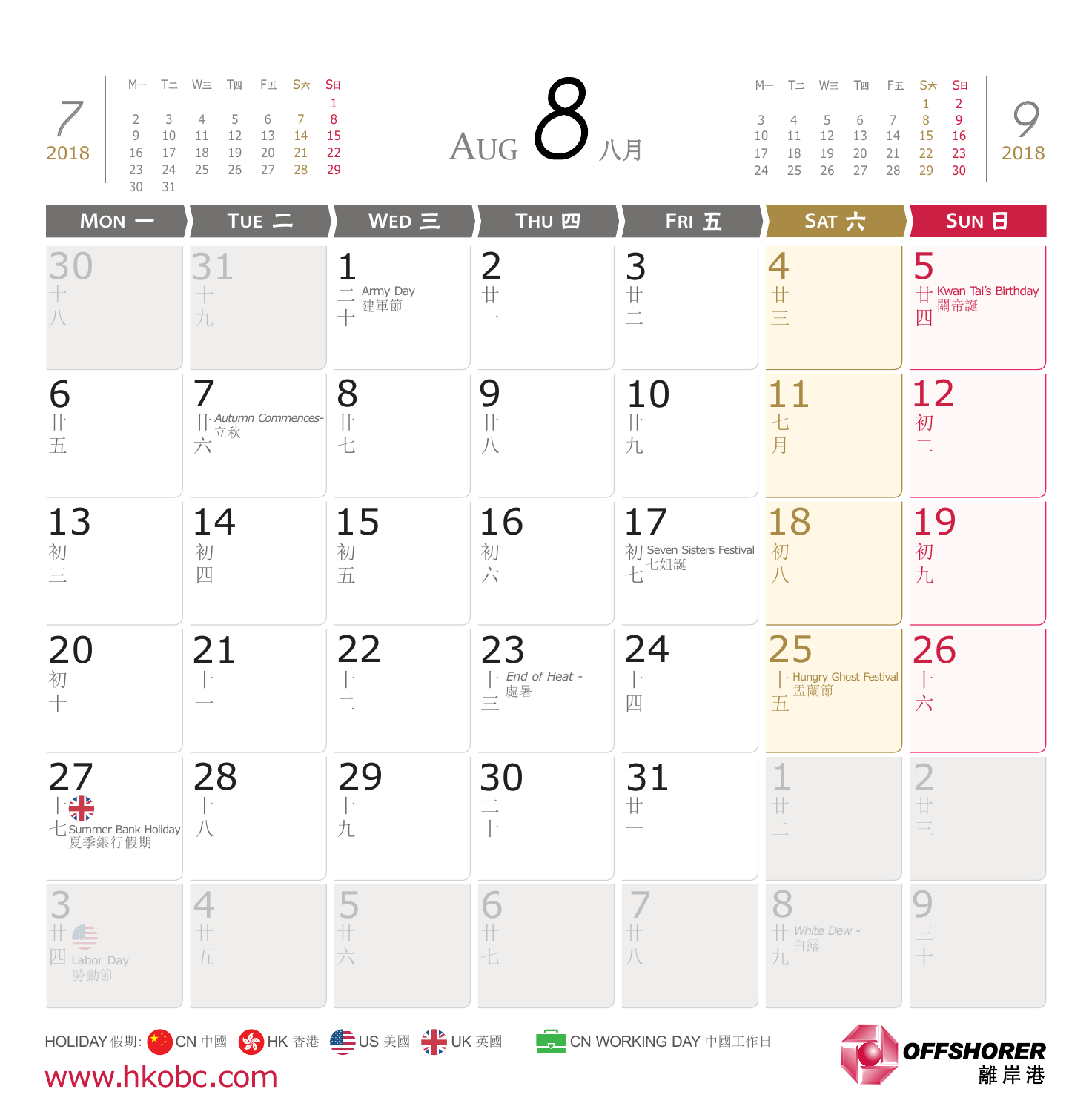|  |  | 27  28  29  30  31 | M- T= W= T四 F五 S* SE<br>$1 \t2 \t3 \t4 \t5$<br>6 7 8 9 10 11 12<br>13  14  15  16  17  18  19<br>20 21 22 23 24 25 26 |
|--|--|--------------------|-----------------------------------------------------------------------------------------------------------------------|



|  |          |  | 2018                                                                                                                                                                                                                                    |
|--|----------|--|-----------------------------------------------------------------------------------------------------------------------------------------------------------------------------------------------------------------------------------------|
|  |          |  |                                                                                                                                                                                                                                         |
|  | 29 30 31 |  | M-T=W=TMFi Fi S <del>A</del> S <b>h</b><br>$\begin{array}{ccccccccc} 1 & 2 & 3 & 4 & 5 & 6 & 7 \\ 8 & 9 & 10 & 11 & 12 & 13 & 14 \\ 15 & 16 & 17 & 18 & 19 & 20 & 21 \end{array}$<br>15  16  17  18  19  20  21<br>22 23 24 25 26 27 28 |

| $Mon -$                                              | TUE 二                                                                      | WED 三                                        | <b>THU 四</b>                                    | FRI 五                           | SAT 六                                        | <b>SUN 日</b>                                        |
|------------------------------------------------------|----------------------------------------------------------------------------|----------------------------------------------|-------------------------------------------------|---------------------------------|----------------------------------------------|-----------------------------------------------------|
|                                                      | 28<br>$\bigwedge$                                                          | q<br>$\hspace{0.05cm}\Big\uparrow$<br>九      | 30<br>$\pm$                                     | 31<br>H                         | $\frac{1}{\text{t}}$<br>$\overline{\square}$ | $2_{\text{H}}$                                      |
| 3<br>$\pm$<br>$\mathbb{Z}$ Labor Day<br>勞動節          | 4<br>$\mathop{\rm \#}$<br>五                                                | 5<br>廿六                                      | 6<br>$\mathop\uparrow\hskip-2pt\downarrow$<br>七 | 7<br>廿<br>$\bigwedge$           | 8<br>H White Dew -<br>白露<br>九                | 9<br>三十                                             |
| 10<br>Teacher's Day<br>教師節<br>月                      | 11<br>初<br>$\equiv$                                                        | 12<br>初三                                     | 13<br>初<br>四                                    | 14<br>初<br>五                    | 15<br>初六                                     | 16<br>初<br>七                                        |
| 17<br>初<br>J                                         | 18<br>初<br>九                                                               | 19<br>初<br>$+$                               | 20<br>$+$                                       | 21<br>$+$<br>$\equiv$           | 22<br>$+$<br>$\equiv$                        | 23<br>十 Autumnal equinox-<br>四 <sup>秋分</sup>        |
| 24<br>五 Mid-Autumn Day<br>中秋節                        | 25<br>$+$<br>六 Day after Mid-Autumn<br>中秋節翌日<br>Monkey God Festival<br>猴王誕 | 26<br>$\hspace{0.1mm} +$<br>七                | 27<br>$\!+\!$<br>$J\setminus$                   | 28<br>$\hspace{0.02cm} +$<br>九  | 29<br>¢<br>+ CN Working Day<br>中國工作日         | 30<br>$\pm \blacksquare$<br>CN Working Day<br>中國工作日 |
| *) S<br>$\overline{\phantom{a}}$ National Day<br>國慶日 | $\mathop{\mathop{\hbox{--}}\nolimits\hbox{--}}$<br>$\equiv$                | З<br>廿<br>四                                  | 4<br>廿(*)<br>五                                  | 5<br>廿日<br>$\frac{1}{\sqrt{2}}$ | 6<br>七 Confucius Birthday<br>孔聖誕             | 廿卷<br>J                                             |
| www.hkobc.com                                        |                                                                            | HOLIDAY假期: 3: CN 中國 S HK 香港 LIS 美國 S H UK 英國 |                                                 | CN WORKING DAY 中國工作日            |                                              | <b>OFFSHORER</b><br>離岸港                             |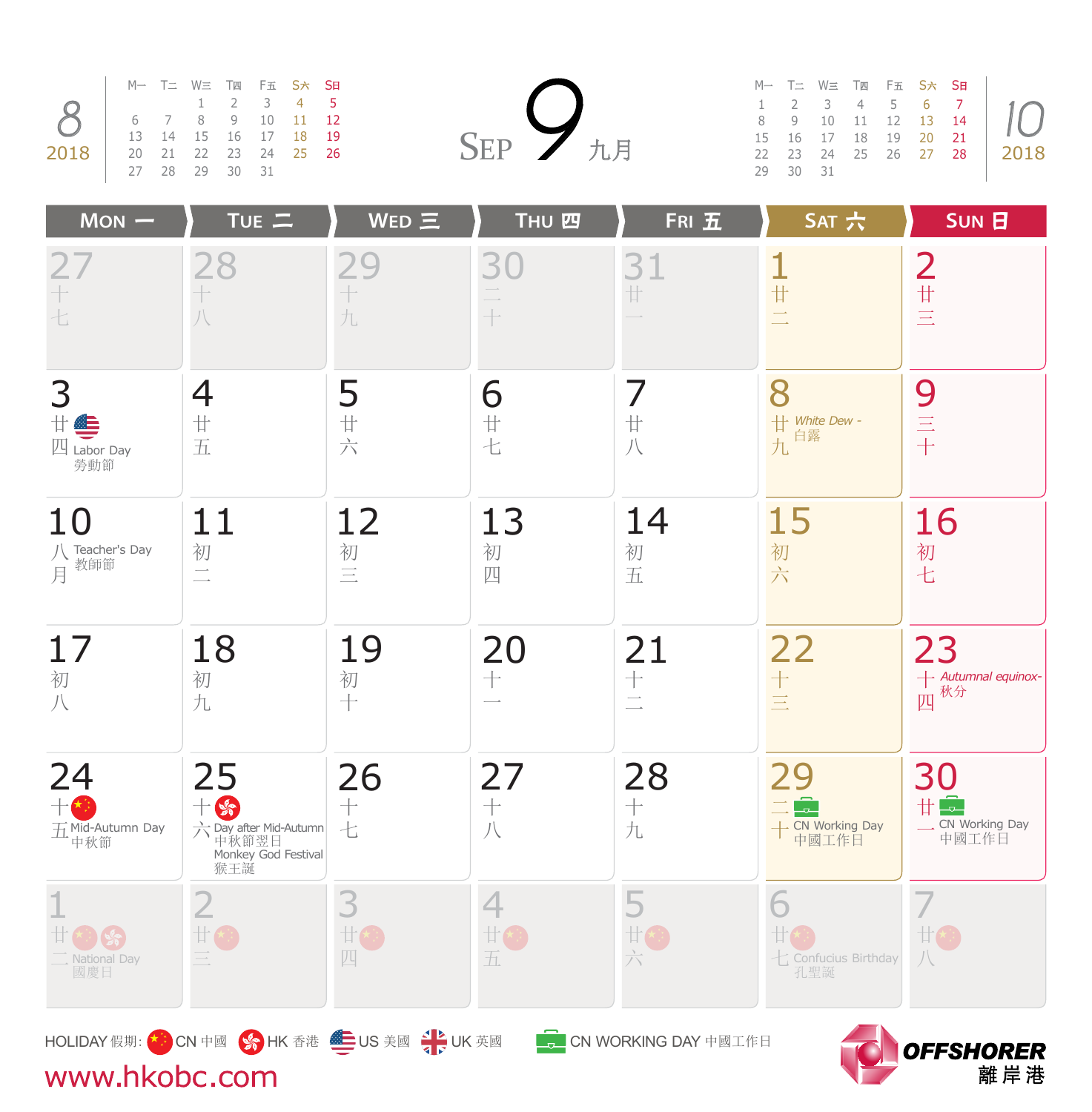|      |                                                                    |  | M- T= W= T四 F五 S* SE       |    |                |
|------|--------------------------------------------------------------------|--|----------------------------|----|----------------|
|      |                                                                    |  |                            | з. | $\overline{2}$ |
|      | $\begin{array}{cccccccc} \n3 & 4 & 5 & 6 & 7 & 8 & 9\n\end{array}$ |  |                            |    |                |
|      | $10-1$                                                             |  | 11    12    13    14    15 |    | 16             |
| 2018 | 17                                                                 |  | 18  19  20  21  22  23     |    |                |
|      | 24                                                                 |  | 25 26 27 28 29             |    | 30             |

|  | M-T=W=T四F五S <del>大SH</del> |  |  | $\mathrm{OCT}$ $\ O_{\mathrm{eff}}\ $ |  | M-T= W= T四 F五 S六 SE  |  |  |
|--|----------------------------|--|--|---------------------------------------|--|----------------------|--|--|
|  |                            |  |  |                                       |  | 1 2 3 4              |  |  |
|  | 3 4 5 6 7 8 9              |  |  |                                       |  | 5 6 7 8 9 10 11      |  |  |
|  | 10 11 12 13 14 15 16       |  |  |                                       |  | 12 13 14 15 16 17 18 |  |  |
|  | 17 18 19 20 21 22 23       |  |  |                                       |  | 19 20 21 22 23 24 25 |  |  |
|  | 24 25 26 27 28 29 30       |  |  |                                       |  | 26 27 28 29 30       |  |  |

|       | M- T= W= TE FE S* SE       |    |                     |  |              |
|-------|----------------------------|----|---------------------|--|--------------|
|       |                            |    | $1 \quad 2 \quad 3$ |  |              |
|       | 5 6 7 8 9 10 11            |    |                     |  |              |
|       | 12  13  14  15  16  17  18 |    |                     |  |              |
|       | 19 20 21 22 23 24 25       |    |                     |  | $\vert$ 2018 |
| 26 27 | 28                         | 29 | - 30                |  |              |

| $Mon -$                                              | TUE $=$                                                                | WED 三                                        | <b>THU 四</b>                                                                                                                                                  | FRI 五                                  | SAT 六                                 | <b>SUN 日</b>                                     |
|------------------------------------------------------|------------------------------------------------------------------------|----------------------------------------------|---------------------------------------------------------------------------------------------------------------------------------------------------------------|----------------------------------------|---------------------------------------|--------------------------------------------------|
| 五 Mid-Autumn Day<br>中秋節                              | 六 Day after Mid Autum<br>中秋節翌日<br>Monkey God Festival<br>猴王誕           | 6<br>Ł                                       | $\begin{array}{c} \begin{array}{c} \begin{array}{c} \begin{array}{c} \end{array} \end{array} \end{array} \end{array} \end{array}$<br>$\overline{\mathcal{N}}$ | 28<br>九                                | $+$                                   | 30<br>廿                                          |
| $\frac{1}{2}$<br>National Day<br>國慶日                 | 2<br>廿卷<br>$\equiv$                                                    | 3<br>廿<br>四                                  | 4<br>$\pm$<br>五                                                                                                                                               | 5<br>$\pm 6$<br>六                      | 6<br>廿<br>七 Confucius Birthday<br>孔聖誕 | 7<br>$\pm 6$<br>八                                |
| 8<br>≝<br>九 Columbus Day<br>哥倫布日<br>Cold Dew -<br>寒露 | 9<br>九<br>月                                                            | 10<br>初<br>$\equiv$                          | 11<br>初<br>$\equiv$                                                                                                                                           | 12<br>初<br>四                           | 13<br>初<br>五                          | 14<br>初<br>六                                     |
| 15<br>初七                                             | 16<br>初<br>八                                                           | 17<br>初的<br>九 Chung Yeung Festival<br>重陽節    | 18<br>初<br>$+$                                                                                                                                                | 19<br>$\!+\!$                          | 20<br>$\pm$<br>$\equiv$               | 21<br>$\,+\,$<br>三                               |
| 22<br>$\hspace{0.02cm}$ $\hspace{0.02cm}$<br>四       | 23<br>十 <i>Frost</i> -<br>五 <sup>霜降</sup>                              | 24<br>十六                                     | 25<br>$\!+\!$<br>七                                                                                                                                            | 26<br>$\hspace{0.1mm} +$<br>八          | 27<br>$\boldsymbol{+}$<br>九           | 28<br>$\equiv$<br>$\,+\,$                        |
| 29<br>$\mathop\text{H}\nolimits$                     | 30<br>$\mathop{\rm \#}$<br>$\equiv$                                    | 31<br>$\#$ Halloween<br>H .raflowt<br>二<br>二 | $\mathbf{1}$<br>廿<br>四                                                                                                                                        | $\overline{2}$<br>$\frac{1}{ x }$<br>五 | 3<br>廿<br>$\frac{1}{\sqrt{2}}$        | 4<br>$\mathop{\mathop{\hbox{--}}\nolimits}$<br>七 |
|                                                      | HOLIDAY 假期: <mark>本 &gt;</mark> CN 中國 S HK 香港 <u>S</u> US 美國 S > UK 英國 |                                              |                                                                                                                                                               | CN WORKING DAY 中國工作日                   | $\blacksquare$                        | <b>OFFSHORER</b>                                 |

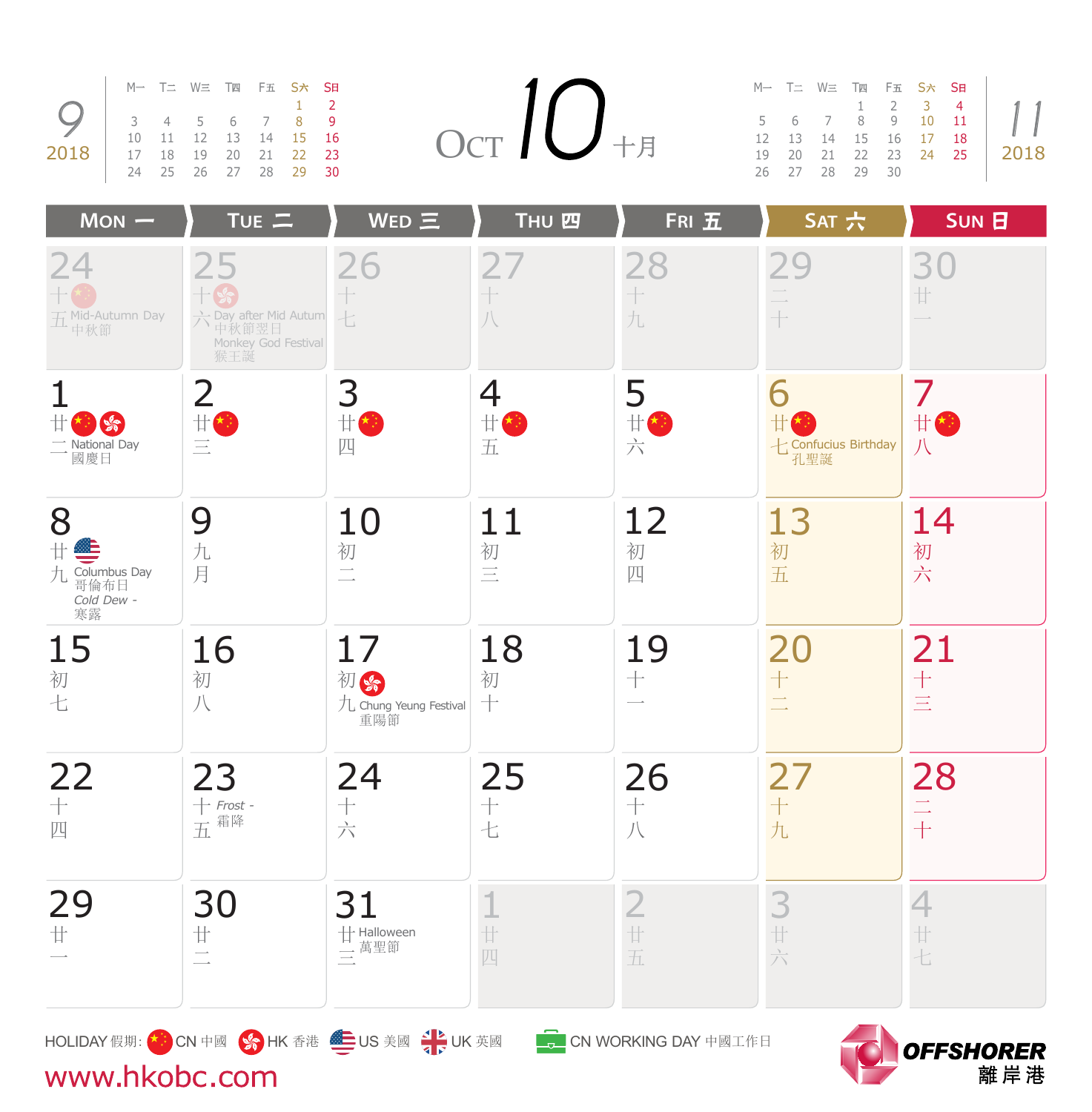|                                                                                                                        |                      |              |       | M- T= W= T四 F五 S六 S日       |  |
|------------------------------------------------------------------------------------------------------------------------|----------------------|--------------|-------|----------------------------|--|
| $\begin{array}{c cccccccccccccc} & 1 & 2 & 3 & 4 & 5 & 6 & 7 \\ \hline 0 & 8 & 9 & 10 & 11 & 12 & 13 & 14 \end{array}$ |                      |              |       |                            |  |
|                                                                                                                        |                      |              |       |                            |  |
|                                                                                                                        |                      |              |       | 15  16  17  18  19  20  21 |  |
| 2018                                                                                                                   | 22 23 24 25 26 27 28 |              |       |                            |  |
|                                                                                                                        | ΟQ                   | $30^{\circ}$ | $-31$ |                            |  |

|          |  | M- T= W= T四 F五 S六 SH       | $\sum_{N\text{OV}}\prod_{i=1}^{N}$ |  |  |  |  | $M \rightarrow T \equiv W \equiv T \equiv F \equiv S \star S \equiv I$ |                                                                                                              |
|----------|--|----------------------------|------------------------------------|--|--|--|--|------------------------------------------------------------------------|--------------------------------------------------------------------------------------------------------------|
|          |  | 1 2 3 4 5 6 7              |                                    |  |  |  |  |                                                                        | $\begin{array}{ccccccccc}\n & 3 & 4 & 5 & 6 & 7 & 8 & 9 \\  & 10 & 11 & 12 & 13 & 14 & 15 & 16\n\end{array}$ |
|          |  | 8 9 10 11 12 13 14         |                                    |  |  |  |  |                                                                        |                                                                                                              |
|          |  | 15  16  17  18  19  20  21 |                                    |  |  |  |  |                                                                        |                                                                                                              |
|          |  | 22 23 24 25 26 27 28       |                                    |  |  |  |  | 17 18 19 20 21 22 23                                                   | 2018                                                                                                         |
| 29 30 31 |  |                            |                                    |  |  |  |  | 24  25  26  27  28  29  30                                             |                                                                                                              |
|          |  |                            |                                    |  |  |  |  |                                                                        |                                                                                                              |

| $Mon -$                                                   | TUE $=$                                               | WED 三                                                                  | <b>THU 四</b>                                               | FRI 五                                    | SAT 六                                                               | <b>SUN 日</b>                         |
|-----------------------------------------------------------|-------------------------------------------------------|------------------------------------------------------------------------|------------------------------------------------------------|------------------------------------------|---------------------------------------------------------------------|--------------------------------------|
| $\mathop{\rm l}\nolimits$                                 | 30<br>$\mathbb{H}$                                    | 31<br>廿 Halloween<br>二 萬聖節                                             | 1<br>廿<br>四                                                | $\overline{2}$<br>$\mathop{\rm \#}$<br>五 | 3<br>廿六                                                             | 4<br>廿<br>七                          |
| 5<br>$\mathop{\rm \#}$<br>J                               | 6<br>廿<br>九                                           | 7<br>$\equiv$ Winter Commences                                         | 8<br>$^{+}$<br>月                                           | 9<br>初<br>$\equiv$                       | 10<br>初三                                                            | 11<br>初些<br>Veterans Day<br>退伍軍人節    |
| 12<br>初些<br>$\overline{\text{H}}$ Veterans Day<br>退伍軍人節補假 | 13<br>初<br>六                                          | 14<br>初<br>七                                                           | 15<br>初<br>八                                               | 16<br>初<br>九                             | 17<br>初<br>$+$                                                      | 18<br>$\boldsymbol{+}$               |
| 19<br>$\!+\!$                                             | 20<br>$\hspace{0.02cm}$ $\hspace{0.02cm}$<br>$\equiv$ | 21<br>$+$<br>四                                                         | 22<br>€<br>五 Thanksgiving Day<br>感恩節<br>Light Snow -<br>小雪 | 23<br>$+$ Slack Friday<br>黑色星期五          | 24<br>$\!+\!$<br>七                                                  | 25<br>$\boldsymbol{+}$<br>八          |
| 26<br>十九                                                  | 27<br>$\equiv$<br>$+$                                 | 28<br>$\mathop{\mathop{\rm l\negthinspace H}}$                         | 29<br>$\mathop{\rm \#}$<br>$\equiv$                        | 30<br>廿三                                 | $\mathbf{1}$<br>$\mathop{\mathop{\hbox{--}}\nolimits\hbox{+}}$<br>四 | $\overline{2}$<br>$\mathcal{H}$<br>五 |
| 3<br>廿六                                                   | 4<br>廿<br>七                                           | 5<br>廿<br>$\bigwedge$                                                  | 6<br>廿<br>九                                                | $-$ Heavy Snow -<br>大雪<br>月              | 8<br>初<br>$\frac{1}{\sqrt{2}}$                                      | 初<br>$\equiv$                        |
| www.hkobc.com                                             |                                                       | HOLIDAY 假期: <mark>本 &gt;</mark> CN 中國 S HK 香港 <u>S</u> US 美國 S > UK 英國 |                                                            | CN WORKING DAY 中國工作日                     |                                                                     | <b>OFFSHORER</b><br>離岸港              |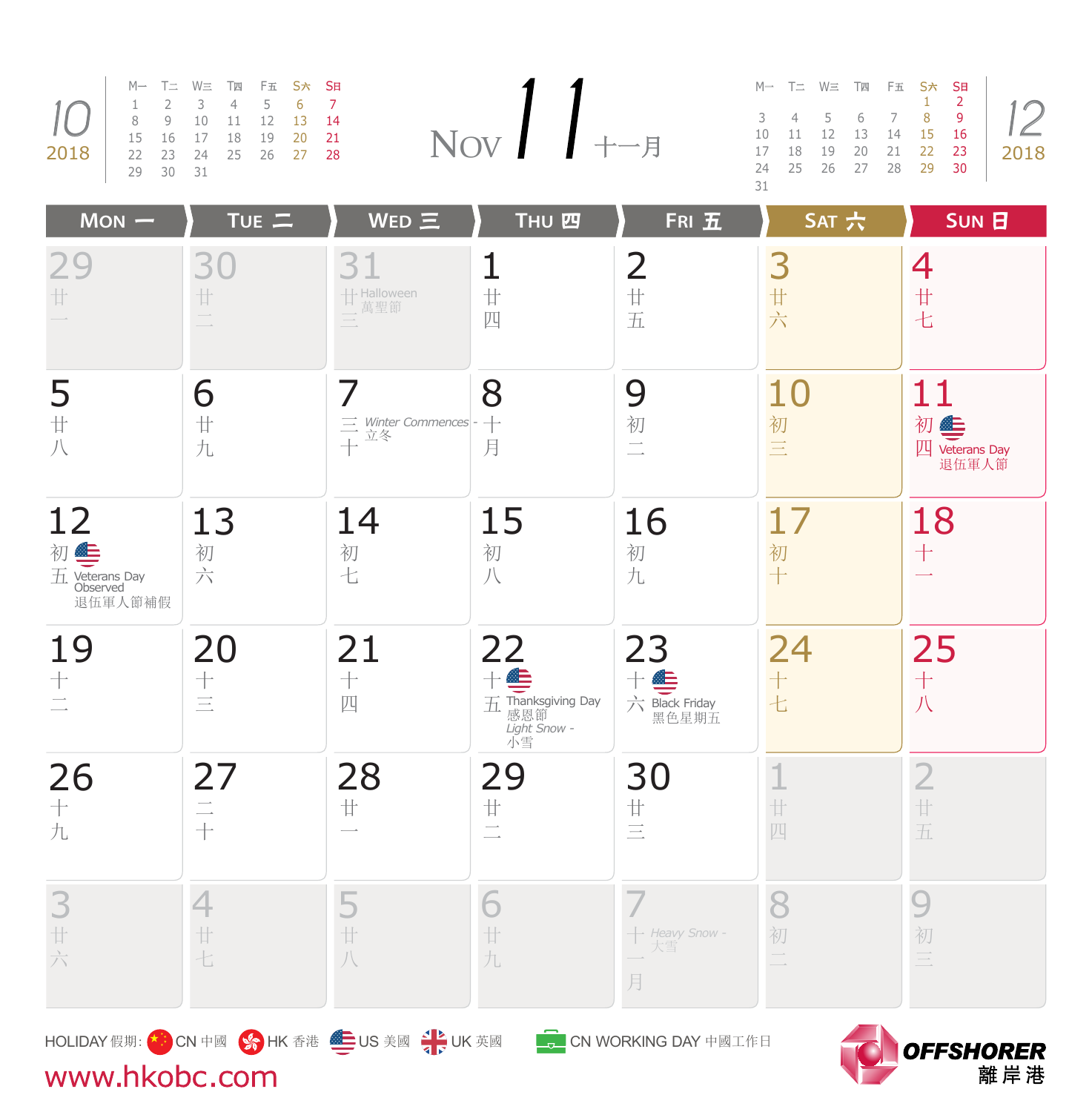|      | M-T= W= T四 F五 S六 SH |                      |  |  | DEC $12$ += $5$ | $M - T = W$      |  |
|------|---------------------|----------------------|--|--|-----------------|------------------|--|
|      |                     |                      |  |  |                 | $1 \quad 2$      |  |
|      |                     |                      |  |  |                 | 7 8 9            |  |
|      |                     |                      |  |  |                 | 14 15 1          |  |
| 2018 |                     | 19 20 21 22 23 24 25 |  |  |                 | $21 \t 22 \t 21$ |  |
|      |                     | 26 27 28 29 30       |  |  |                 | 28 29 3          |  |

|  |                |  | M-TIWETMEFISA SH           | DEC $12 + 17$ |  | M-T= W= T四 F五 S六 SE        |  |  |
|--|----------------|--|----------------------------|---------------|--|----------------------------|--|--|
|  |                |  | 1 2 3 4                    |               |  | 1 2 3 4 5 6                |  |  |
|  |                |  | 5 6 7 8 9 10 11            |               |  | 7 8 9 10 11 12 13          |  |  |
|  |                |  | 12  13  14  15  16  17  18 |               |  | 14  15  16  17  18  19  20 |  |  |
|  |                |  | 19 20 21 22 23 24 25       |               |  | 21 22 23 24 25 26 27       |  |  |
|  | າເ າ7 າ0 າດ າ∩ |  |                            |               |  | ר וכ מכ סר ס               |  |  |

| 1 $\bigcap$             |  | M- T= W= T四 F五 S <del>大</del> S日 |  |             |                           |
|-------------------------|--|----------------------------------|--|-------------|---------------------------|
|                         |  |                                  |  | 1 2 3 4 5 6 |                           |
| DEC $\mathcal{L}_{\pm}$ |  |                                  |  |             | 7 8 9 10 11 12 13         |
|                         |  | 14   15   16   17   18   19   20 |  |             |                           |
|                         |  |                                  |  |             | 21 22 23 24 25 26 27 2019 |
|                         |  | 28 29 30 31                      |  |             |                           |
|                         |  |                                  |  |             |                           |

| $Mon -$                         | TUE 二                                                                             | WED 三                                                                  | <b>THU 四</b>                                 | $F$ RI $E$                                               | SAT 六                                        | <b>SUN 日</b>                                                                                                                                                                        |
|---------------------------------|-----------------------------------------------------------------------------------|------------------------------------------------------------------------|----------------------------------------------|----------------------------------------------------------|----------------------------------------------|-------------------------------------------------------------------------------------------------------------------------------------------------------------------------------------|
| 26<br>十九                        | $+$                                                                               | 28<br>廿                                                                | $\mathop{\hbox{--}}$<br>$\frac{1}{\sqrt{2}}$ | 30<br>$\mathop{\mathop{\hbox{--}}\nolimits}$<br>$\equiv$ | $\mathbf{1}$<br>廿<br>四                       | $\overline{2}$<br>廿<br>五                                                                                                                                                            |
| 3<br>廿六                         | $\overline{4}$<br>廿<br>七                                                          | 5<br>$\mathop{\rm \#}$<br>$\overline{1}$                               | 6<br>廿<br>九                                  | 十 Heavy Snow -<br>月                                      | 8<br>初<br>$\equiv$                           | 9<br>初<br>$\equiv$                                                                                                                                                                  |
| 10<br>初四                        | 11<br>初<br>五                                                                      | 12<br>初<br>$\frac{1}{\sqrt{N}}$                                        | 13<br>初<br>七                                 | 14<br>初<br>八                                             | 15<br>初<br>九                                 | 16<br>初<br>$+$                                                                                                                                                                      |
| 17<br>$\hspace{0.02cm} +$       | 18<br>$\hspace{0.02cm} +$<br>$\overline{\phantom{a}}$<br>$\overline{\phantom{a}}$ | 19<br>$\hspace{0.1mm} +$<br>$\equiv$                                   | 20<br>← Macao SAR<br>— Estab Day<br>四 澳門回歸日  | 21<br>$\hspace{0.1mm} +$<br>五                            | 22<br>十 Winter Solstice -<br>六 <sup>冬至</sup> | 23<br>$\pm$<br>七                                                                                                                                                                    |
| 24<br>┼ Christmas Eve<br>八<br>八 | 25<br>十 S E The King<br>九 Christmas Day                                           | 26<br>玉彩研工<br>Boxing Day<br>節禮日                                        | 27<br>廿<br>$\overline{\phantom{a}}$          | 28<br>$\mathop{\rm \#}$<br>$\equiv$                      | 29<br>$\mathop{\rm \#}$<br>$\equiv$          | 30<br>廿<br>四                                                                                                                                                                        |
| 31<br>廿五                        | $\overrightarrow{2}$ New Year                                                     | 廿<br>七                                                                 | 3<br>廿<br>J                                  | 4<br>廿<br>九                                              | 5<br>三十                                      | 6<br>$\hspace{0.02cm} \hspace{0.02cm} \hspace{0.02cm} \hspace{0.02cm} \hspace{0.02cm} \hspace{0.02cm} \hspace{0.02cm} \hspace{0.02cm} \hspace{0.02cm}$<br>$\frac{1}{\sqrt{2}}$<br>月 |
|                                 |                                                                                   | HOLIDAY 假期: <mark>本 &gt;</mark> CN 中國 S HK 香港 <u>-</u> US 美國 S - UK 英國 |                                              | CN WORKING DAY 中國工作日                                     | $\blacksquare$                               | <b>OFFSHORER</b>                                                                                                                                                                    |

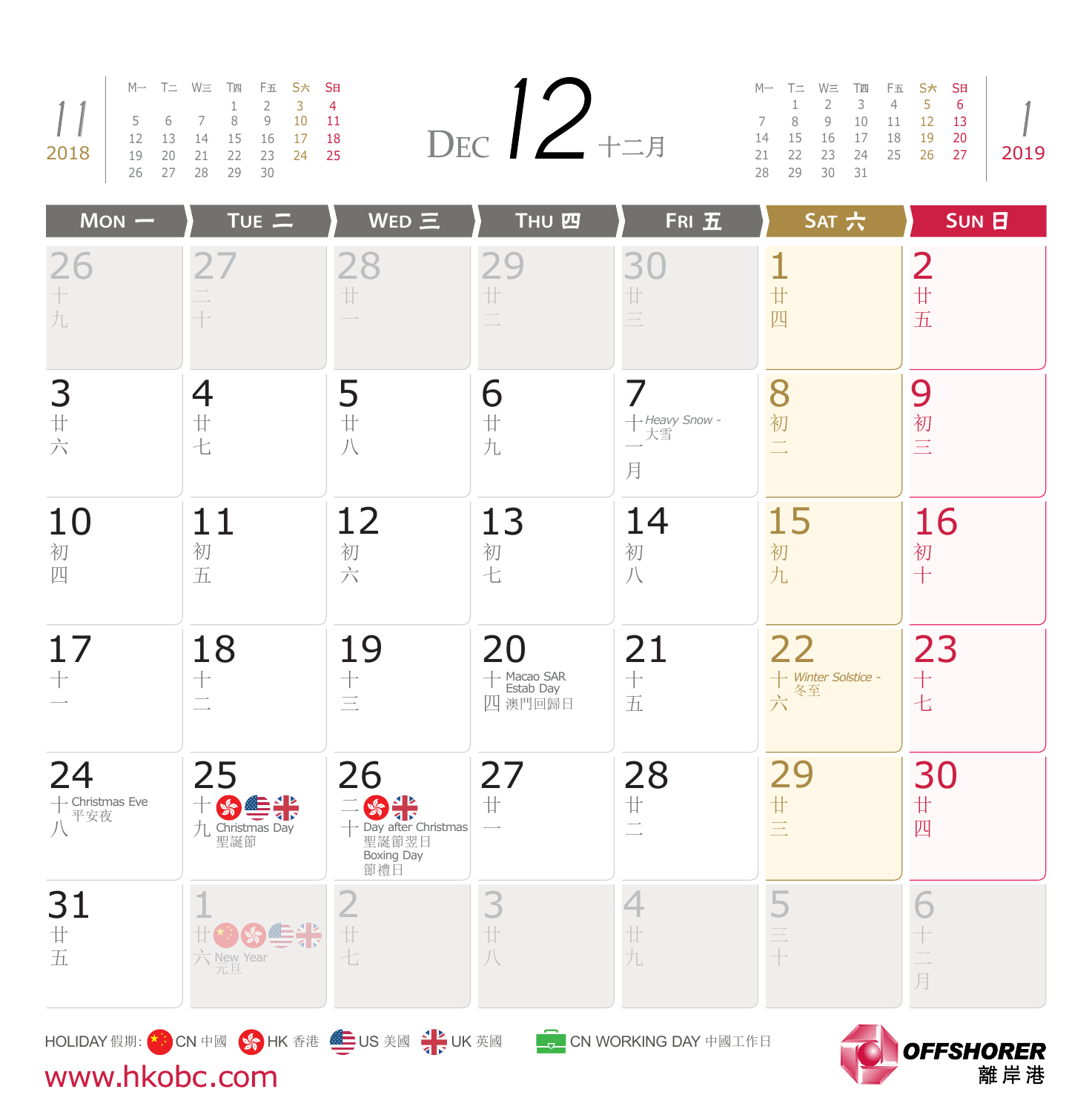

| $1$ JAN一月                                                                                                                            | <b>つFEB</b> 二月                                                                                                                       | <b>3 MAR 三月</b>                                                                                                                        | APR 四月                                                                                                        |
|--------------------------------------------------------------------------------------------------------------------------------------|--------------------------------------------------------------------------------------------------------------------------------------|----------------------------------------------------------------------------------------------------------------------------------------|---------------------------------------------------------------------------------------------------------------|
| M- T= W= TE Fi S* SH<br>122<br>$\mathbf{3}$<br>$\overline{4}$<br>5<br>6<br>$\overline{7}$<br>十五 <mark>。</mark> 十六 十七<br>十八 小寒 二十  廿一 | M- T= W= T四 F五 S六 SH<br>$\overline{2}$<br>3<br>1<br>4<br>十六 十七 十八 立春                                                                 | M- T= W= T四 F五 S六 SH<br>$\mathbf{1}$<br>$\overline{2}$<br>3<br>4<br>十四 十五 十六<br>十七                                                     | M- T= W= TE Fi S* SH<br>1<br>十六                                                                               |
| 9 <sub>10</sub><br>12<br>8<br>11<br>-13<br>14<br>廿三 廿四<br>廿五 廿六 廿七 廿八                                                                | $\overline{7}$<br>8<br>9<br>5<br>6<br><b>10</b><br>$11^{\circ}$<br>二十 廿一 廿二 廿三 廿四 廿五 廿六                                              | $\overline{7}$<br>8<br>9<br>10<br>5.<br>6<br>11<br>驚蟄 十九 二十 廿一<br>廿二 廿三<br>廿四                                                          | $7^{\circ}$ 8<br>$45$ 52 6 <sup>o</sup><br>$22 \t3$<br>十七 十八 十九 清明 廿一 廿二<br>廿三                                |
| 16<br>17<br>18<br><b>19</b><br>20<br>$15^{\circ}$<br>21<br>三十 臘月 初二 初三 大寒<br>廿九<br>初五                                                | 14 15° 16\$ 17\$ 18°<br>12<br>13<br>廿七 廿八 廿九 三十 春節 初二 初三                                                                             | 12<br>13<br>14 15<br>16<br>- 17<br>18<br>廿五 廿六 廿七 廿八 廿九 二月 初二                                                                          | 9<br>11<br>12 13 14<br>-15<br>10<br>廿五 廿六 廿七 廿八 廿九 三十<br>廿四                                                   |
| 25 26 27 28<br>初九 初十 十一 十二<br>23 24<br>初七 初八                                                                                         | 19: 20° 21° 22 23 24 25<br>雨水 初五 初六 初七 初八 初九 初十                                                                                      | 19<br>20 21 初四 春分<br>22 23 24 25<br>初六 初七 初八 初九<br>初三                                                                                  | 19<br>20<br>16<br>17<br>18<br>19 20 21 22<br>初四 穀雨 初六 初七<br>初二 初三<br>三月                                       |
| 30 31<br>29<br>十三 十四 十五                                                                                                              | 26 27 28<br>十一十二十三                                                                                                                   | 29<br>30 <sup>°</sup> 31 <sup>°</sup><br>26 27 28<br>初十 十一 十二 十三 十四 十五                                                                 | 28 29<br>24 25<br>26 27<br>23<br>初八 初九 初十 十一 十二 十三 十四                                                         |
|                                                                                                                                      |                                                                                                                                      |                                                                                                                                        | 30 <sup>o</sup><br>十五                                                                                         |
| 5 MAY 四月                                                                                                                             | 人JUN 六月                                                                                                                              | VUL七月                                                                                                                                  | 8 JUN 八月                                                                                                      |
| M- T= W= T四 F五 S六 SH<br>3<br>5<br>6<br>$1\degree$ 2<br>$\overline{4}$                                                                | M- T= W= T四 F五 S六 SH<br>$\mathbf{1}$<br>$\overline{2}$<br>3                                                                          | M- T= W= TE FE S* SE<br>1                                                                                                              | M- T= W= T四 F五 S六 SH<br>$\ensuremath{\mathsf{3}}$<br>$\overline{2}$<br>$\overline{a}$<br>$-5$<br>$\mathbf{1}$ |
| 十六 十七 十八 十九 立夏 廿一<br>13                                                                                                              | 十八十九<br>二十<br>10                                                                                                                     | 十八<br>8                                                                                                                                | 二十 廿一 廿二 廿三 廿四                                                                                                |
| 8 9 10 11 12<br>ザニー<br>廿八<br>15<br>19<br>20                                                                                          | 廿七<br>11 12 13 14<br>15<br>- 16<br>-17                                                                                               | $2^{\circ}$ 3 $4^{\circ}$ 5 6 7<br>$+ \hbar$ $\Rightarrow$ $+ \hbar$ $\Rightarrow$ $+ \hbar$ $\Rightarrow$ $+ \hbar$<br>廿五<br>10<br>15 | 6 7 8 9 10 11 12<br><b>THE 立秋 廿七 廿八 廿九 七月 初二</b><br>17<br>18<br>13<br>14<br><b>16</b><br>-19                  |
| <b>16</b><br>17<br>18<br>初三<br>廿九<br>四月 初二<br>初四<br>初五<br>初六                                                                         | 廿八 廿九<br>三十五月<br>初二 初三<br>初四                                                                                                         | 11 12<br>$\frac{13}{27}$<br>14<br>廿六 廿七<br>初二<br>初三                                                                                    | 15<br>初三<br>初四<br>初五 初六 初七<br>初八 初九                                                                           |
| 22° 23 24 25 26 27<br>初八 初九 初十 十一 十二 十三<br>夏滿                                                                                        | 18: 19 20 21<br>22 23<br>24<br>初五 初六 初七 夏至 初九 初十 十一                                                                                  | 19<br>16<br>17<br>18<br>20<br>21<br>22<br>初四 初五 初六 初七<br>初八 初九 初十                                                                      | 23<br>20<br>21<br>22<br>24 25 26<br>十四 十五 十六<br>初十 十一 十二                                                      |
| 28 29 30 31<br>十四 十五 十六 十七                                                                                                           | 25 26 27<br>28 29 30<br>十二 十三 十四 十五 十六 十七                                                                                            | 23    24    25    26    27    28    29<br>大暑    十二    十三    十四    十五    十六    十七                                                       | 27° 28 29 30 31<br>++ ++ ++ ++ =+ ++                                                                          |
|                                                                                                                                      |                                                                                                                                      | 30 31<br>十八 十九                                                                                                                         |                                                                                                               |
| Q SEP 九月                                                                                                                             | OCT 十月                                                                                                                               | 11 NOV + - A 12 DEC + = A                                                                                                              |                                                                                                               |
| M- T= W= T四 F五 S六 SH                                                                                                                 | M- T= W= T四 F五 S六 S日                                                                                                                 | M- T= W= T四 F五 S六 SH                                                                                                                   | M- T= W= T四 F五 S六 SH                                                                                          |
| 1<br>$\overline{2}$<br>廿二 廿三                                                                                                         | 5 <sup>o</sup><br>12<br>$2^{\bullet}$<br>3 <sup>°</sup><br>$6^{\circ}$<br>7 <sup>°</sup><br>$4^{\bullet}$<br>廿四 廿五 廿六 廿七 廿八<br>廿二 廿三 | 3<br>$\overline{\mathbf{A}}$<br>$\mathbf{1}$<br>$\overline{2}$<br>廿五 廿六 廿七<br>廿四                                                       | $\mathbf{1}$<br>$\overline{\mathbf{2}}$<br>廿四 廿五                                                              |
| $3^{\bullet}$<br>5<br>8<br>9<br>$\overline{4}$<br>6<br>7<br>廿四 廿五 廿六 廿七 廿八 白露 三十                                                     | $8^{\bullet}$<br>9<br>$10 \quad 11$<br>12 13<br>14<br>寒露 九月<br>初二 初三 初四 初五 初六                                                        | $\overline{7}$<br>8<br>9<br>10<br>5.<br>$-11^{\circ}$<br>6<br>廿八 廿九 立冬 十月 初二 初三 初四                                                     | $\mathbf{9}$<br>3<br>5<br>$\overline{7}$<br>8<br>$\overline{4}$<br>6<br>廿六 廿七 廿八 廿九 大雪 初二 初三                  |
| 11 12 13 14 15<br>- 16<br>10<br>初四 初五<br>八月<br>初二 初三<br>初六 初七                                                                        | $17^{\circ} 18$<br>15 16<br>19<br>20<br>21<br>初七 初八<br>初九 初十<br>一十一二十二二十三                                                            | 15<br>$12^{\circ}$ 13<br>14<br>16 17 18<br>初五 初六 初七 初八<br>初九 初十 十一                                                                     | 15 16<br>11 12 13 14<br>10<br>初五 初六 初七 初八<br>初九 初十<br>初四                                                      |
| 17 18 19<br>20<br>22 23<br>21<br>初八 初九 初十 十一 十二<br>十三 秋分                                                                             | 22 23<br>24 25<br>28<br>26 27<br>十四 霜降 十六 十七 十八 十九 二十                                                                                | 19<br>20<br>21<br>$22^{\circ}$ 23 $^{\circ}$ 24<br>25<br>十四 小雪 十六 十七 十八<br>十二 十三                                                       | 22 23<br>18 19<br>20 <sub>2</sub><br>21<br>17 <sup>7</sup><br>十一 十二 十三 十四 十五<br>冬至十七                          |
| $24^{\circ}$ 25 $\frac{1}{8}$ 26 27 28<br>29 30<br>十五 十六 十七 十八 十九<br>二十二廿一                                                           | 29 30<br>31<br>廿一 廿二 廿三                                                                                                              | 26 27 28 29<br>30<br>十九 二十 廿一 廿二 廿三                                                                                                    | 24 25 26 27 28<br>29 30<br>十八 十九 二十 廿一 廿二 廿三 廿四                                                               |
|                                                                                                                                      |                                                                                                                                      |                                                                                                                                        | 31<br>廿五                                                                                                      |